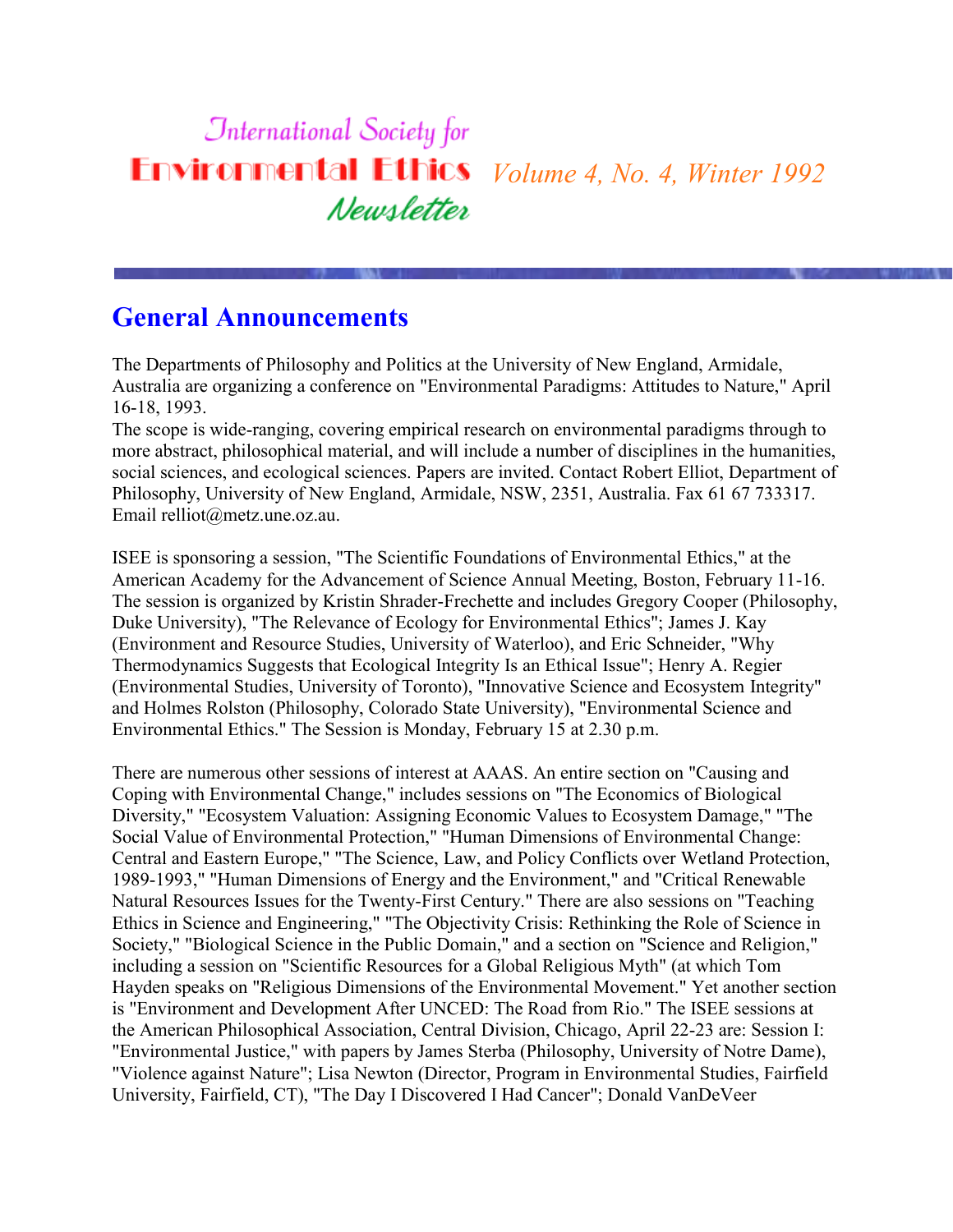(Philosophy, North Carolina State University, "Designing a Biodiverse Planet," and Shawn Brennan and Marcello Guarini (graduate students at the University of Windsor), "Environmental Holism and Communities." This session is 7.30-9.30 p.m. April 22.

Session II at the APA is: Panel Discussion: Cases in Environmental Ethics, led by Lisa Newton, who has a book on case studies in environmental ethics forthcoming. Panelists: Bryan G. Norton (Georgia Institute of Technology), Karen Warren (Philosophy, Macalester College), Don Brown (Director, United Nations Conference on Ethical Issues in Agenda 21, and Director, Hazardous Sites Enforcement, Commonwealth of Pennsylvania, and Laura Westra (Philosophy, University of Windsor). Participants are encouraged to bring cases for discussion, preferably described in written form a half page or so in length. This session is April 23, 7.00- 0.00. These sessions have been organized by Laura Westra.

A general session at Central APA is titled "Moral Pluralism and Environmental Ethics," and features J. Baird Callicott (Philosophy, University of Wisconsin, Stevens Point); Anthony Weston (Philosophy, SUNY, Stonybrook); and Eugene Hargrove (Philosophy, University of North Texas). The chair and organizer is Louis Pojman (Philosophy, University of Mississippi, Oxford).

The Annual Business Meeting of the International Society for Environmental Ethics will be held at the Central Division, APA, immediately following Session II. The meeting will be moderated by Laura Westra. Business includes a financial report and the election of officers.

The present officers are: President: Holmes Rolston, III, term to expire end of academic year (June 1) 1994 Vice-President: Eric Katz, 1994 Secretary, Laura Westra, 1995 Treasurer, Peter Miller, 1993 The Nominations Committee nominates Ned Hettinger (Philosophy, College of Charleston) as the nominee for treasurer to replace Peter Miller, whose term expires.

Members of the nominating committee are: Jack Weir (Central Division), Chair, Graduate House, 6500 S. Main Street, # 146, Houston, TX 77030. Phone 713/630-9333. Suggestions are also invited for future nominations. Other members of the nominating committee are: Kristin Shrader-Frechette (Eastern Division), Department of Philosophy, University of South Florida, 4202 East Fowler Ave, CPR 107, Tampa, FL 33620-5550. Phone: 813/974-2447 or 813/974- 2454, main philosophy office. George Sessions (Pacific Division), Department of Humanities, Sierra College, Rocklin, CA 95667. Phone: 916/624-3333, Department of Humanities, Extension 2264. Robin Attfield (International Member), Philosophy Section, University of Wales, P. O. Box 94, Cardiff CF1 3XE, UNITED KINGDOM Phone: (0222) 874025. Fax: (0222) 874242.

Pacific Division, American Philosophical Association, meets March 25-28 in San Francisco (Miyako Hotel and Inn). The ISEE session has the following papers: "Douglas J. Buege (University of Minnesota), "A Defense of Eco-Feminism," James D. Proctor (Geography, University of California Santa Barbara), "The Owl, the Forest, and the Trees: Eco-Ideological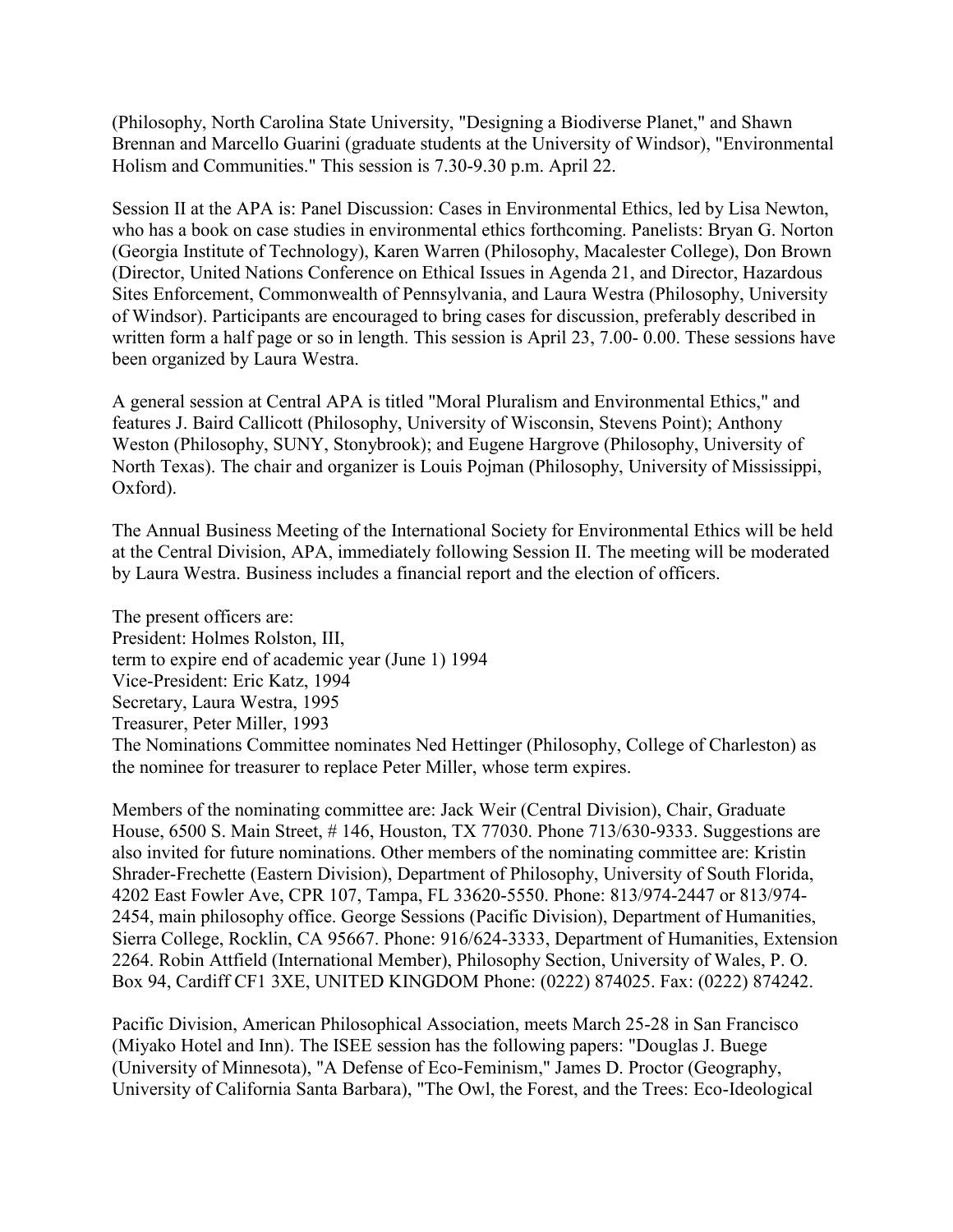Conflict in the Pacific Northwest" (from a dissertation in geography done there); Laura Westra (Philosophy, University of Windsor), "The Goal of Environmental Integrity in International Agriculture." The session will (probably) be on March 25, but double check. Ernest Partridge has organized this session, P. O. Box 3278, Crestline, CA 92325. Phone/Fax 714/338-2387.

The Society for Conservation Biology, Annual Meeting, will be held at Arizona State University, Tempe, June 9-14, 1993. Jack Weir asks for paper proposals by March 1, and this is a first-class occasion to for philosophers (and others) to interact with conservation biologists. There is a conference registration fee of \$ 90.00. Contact Jack Weir (on leave at Rice University), Graduate House, 6500 S. Main Street, # 146, Houston, TX 77030. Phone 713/630-9333.

Willard Environmental Ethics Symposium, University of Nebraska, Omaha. The Department of Philosophy and Religion is honoring the retirement of longtime philosophy faculty member Duane Willard with a symposium, Thursday, April 15, 1993. The Rocky Mountain/Great Plains Regional American Academy of Religion/Society of Biblical Literature Conference meets there April 17-18, Friday and Saturday. Contact Richard A. Freund (Religion) or Andrew Newman (Philosophy), Department of Philosophy and Religion, University of Nebraska at Omaha, 60th and Dodge Streets, Omaha, NB 68182-0265. Phone 402/554-2628. Fax 402/554- 2949.

An international seminar, "Education for Environmental Competence," will be held in Singapore February 15-17. J. Baird Callicott will give an address, "International Environmental Ethics," arguing that environmental ethics underlie, complement, and supplement national and international law. Environmental ethics is found implicit in many indigenous cultures and both contemporary ecology and the new physics support an ecocentric environmental ethic. Also international science may validate and corroborate traditional environmental values. Padmasiri de Silva is director of the seminar, which is part of a larger program on "Environment, Ethics, and Education. Contact: Dr. Padmasiri de Silva, Information & Resource Centre, 6 Nassim Road, Singapore 1025.

The 19th World Congress of Philosophy, meets in Moscow, August 22- 28, 1993. ISEE has been invited to organize two sessions on environmental ethics, one a roundtable discussion that can have no more than two persons from the same nation. Anticipated participants in the two sessions: include Karen Warren, James Sterba, Holmes Rolston, Laura Westra. Others interested (especially those outside the U. S.) are asked to contact Laura Westra, address below. For congress paper submissions, contact Congress Secretariat, Volkhonka 14, Moscow 119842. Fax (7095) 200-32-50. For congress information and registration contact World Congress of Philosophy, EGA Studio, Viale Tiziano 19, Rome, Italy. Fax (06) 32-22-006.

The Fifth World Wilderness Congress will be held in Tromso, Norway, September 24-October 1, 1993. The theme is wild nature and sustainable living in circumpolar regions. David Rothenberg is organizing a session on philosophy and wilderness, emphasizing criticism and clarification of what the "wild" means in relation to conservation goals. The aim is analysis that will be useful for conservation, as well as advancing philosophical inquiry and understanding of nature. Papers should attempt to show why philosophy can illuminate our understanding of whatever human place there should be in the purest parts of nature. The papers may be published in the journal INQUIRY in Norway and/or in book form in the United States. Contact, by March 1, 1993,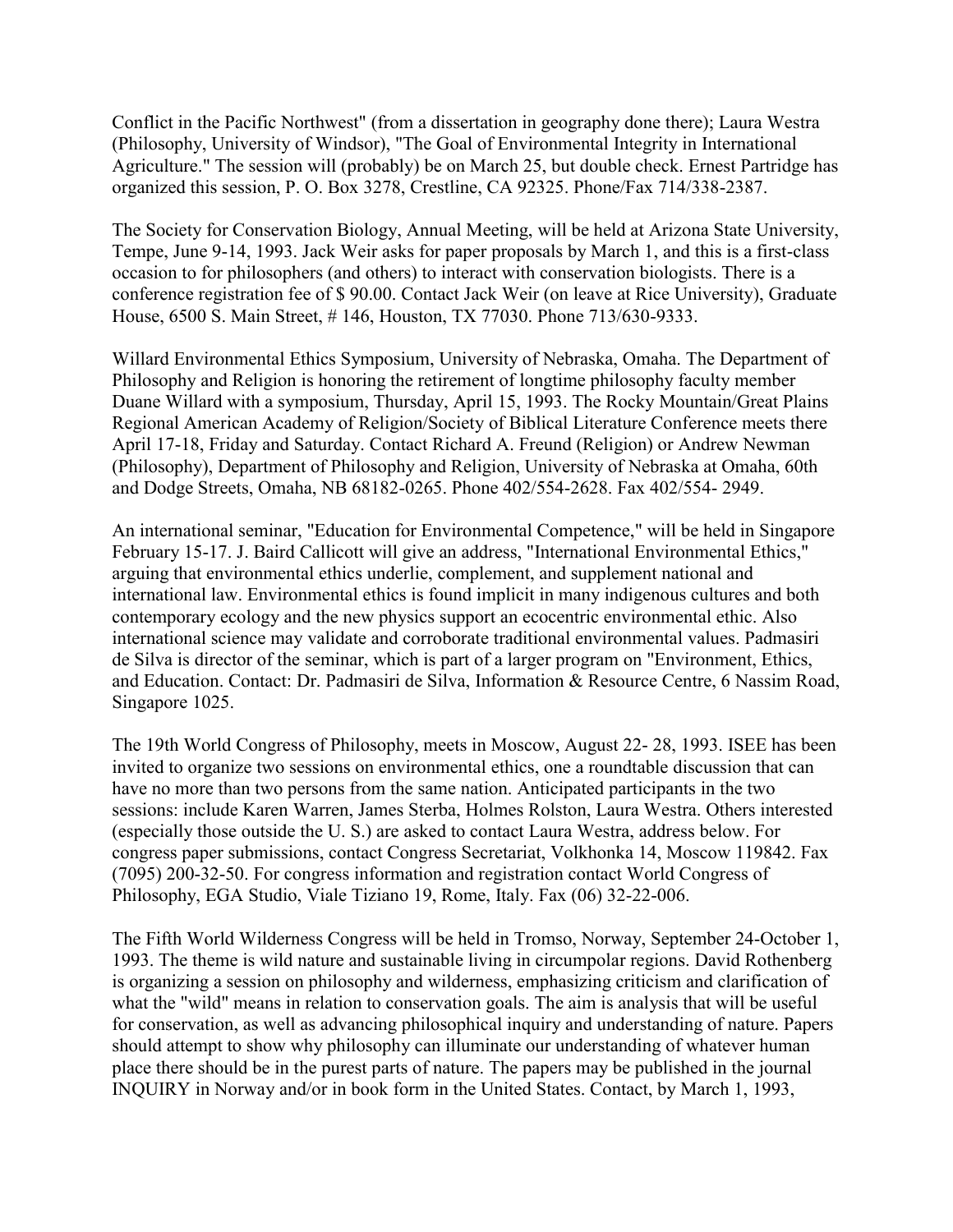David Rothenberg, Department of Humanities, New Jersey Institute of Technology, Newark, NJ 07102.

The ISEE sessions at the Washington American Philosophical Association were:

Session I: Ethical Implications of the United Nations Environmental Summit. Panelists: Holmes Rolston, Official Observer for ISEE at UNCED; Laura Westra, speaker at the UNCED Preconference on the University and the Environmental Crisis, Porto Alegre, Brazil; Don Brown, Director, United Nations Conference on Ethical Issues in Agenda 21, January 1994, and Commonwealth of Pennsylvania Representative at UNCED and also Director, Hazardous Sites Enforcement, Commonwealth of Pennsylvania; Donald B. Conroy, President, North American Conference on Religion and Ecology, and Participant, UNCED and Global Forum; Karen Warren, speaker at the Global Forum conference on Ecofeminism, sponsored by the University of Rio de Janeiro. Moderator, Eric Katz, Professor of Philosophy, New Jersey Institute of Technology.

Session II: Environmental Ethics and Deep Ecology. David Rothenberg (New Jersey Institute of Technology), "Deep Ecology in History and History in Deep Ecology"; Andrew McLaughlin (State University of New York/Lehman College), "How to Understand Deep Ecology."

Other papers on environmental ethics: John Howie (Southern Illinois University, Carbondale), "Personalism: Its Contributions and Limitations for Environmental Ethics" (in the Personalist Discussion Group); Ecofeminism, with Victoria Davion (University of Georgia), "How Feminist is Ecofeminism?"; Lori Gruen (University of Colorado, Boulder), "Towards an Ecofeminist Moral Epistemology" and Karen Warren (Macalester College), "Taking Empirical Data Seriously: An Ecofeminist Philosophical Perspective" (in the Society for Philosophy and Public Affairs section); Global Environmental Threats to Peace and Security in the New World Order, John Christman (Virginia Polytechnic University and State University), "In Usufruct to the Living: The Problem of Ownership in a Global Setting"; Rachel M. McCleary (United States Institute of Peace), "Ecodevelopment in Amazonia: National Policies and Citizen Participation"; and Gareth Porter (Environmental and Energy Studies Institute), "The Imperative of North-South Development for Sustainable Development" (in the joint session of the International Philosophers for the Prevention of Nuclear Omnicide, Concerned Philosophers for Peace, Gandhi-King Society session. In the Ethics and Animals sessions: Robert P. Rosenfeld (University of Massachusetts, Boston), "Parsimony, Evolution and Pain (the question of what explanations of animal pain are the most parsimonious or simplest); Daniel A. Dombrowski (Seattle University), "Heidegger's Anti-Anthropocentrism," with commentary by Michael Zimmerman (Tulane University); Bruce V. Foltz (Eckerd College, Florida), "Heidegger, Ethics and Animals," with commentary by Jean N. Kuebler (Gettysburg College, Pennsylvania).

In general the annual deadlines for paper submissions for the three ISEE sessions regularly held at the three divisional American Philosophical Association meetings are: Eastern Division, March 1 Central Division, January 1 Pacific Division, January 1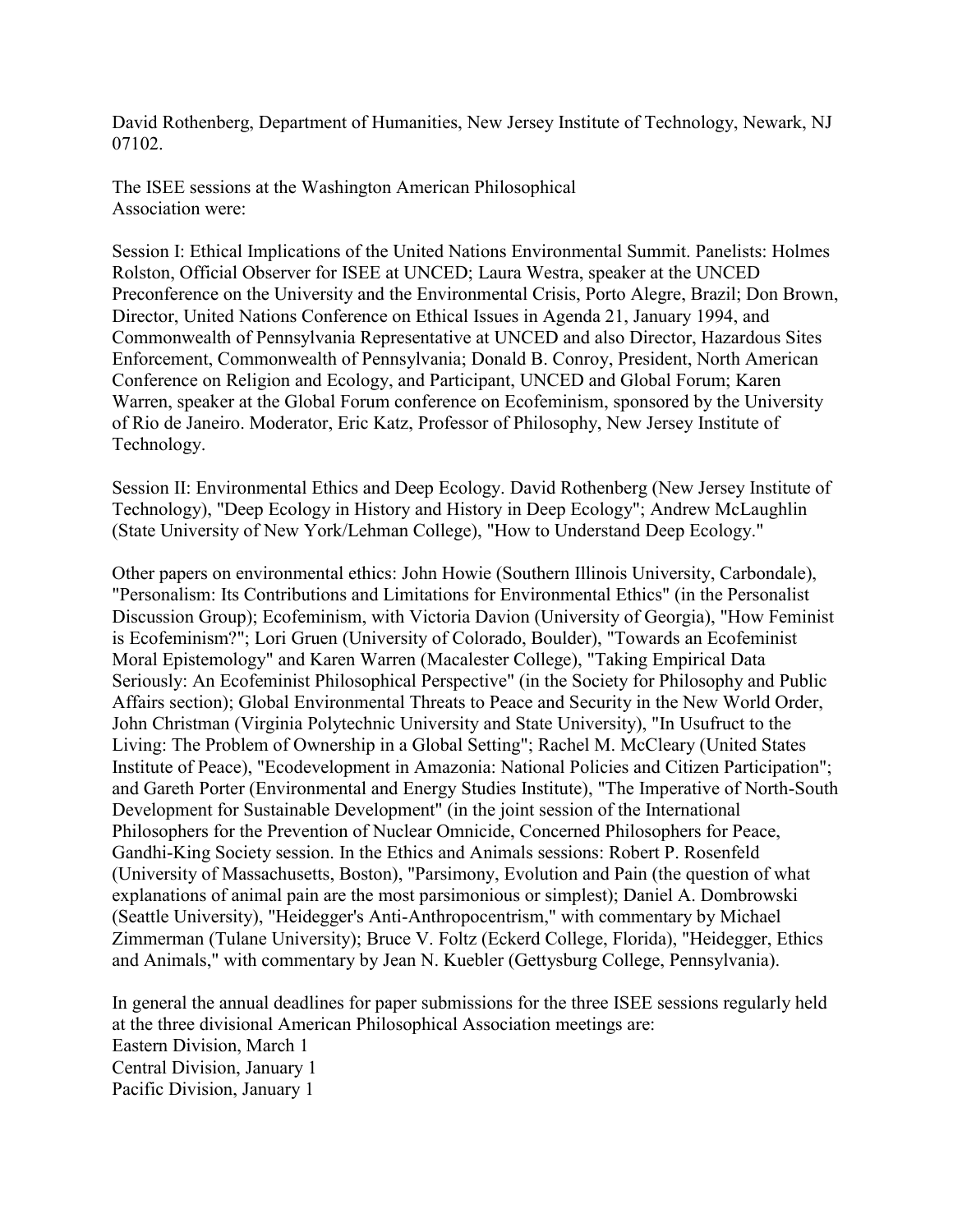A number of papers in environmental philosophy were read at the Australian Association of Philosophy Conference, Brisbane, July 1992:

--Karen Green (Monash), "Freud, Fallacies, and Ecofeminism"

--Alastair S. Gunn (Waikato), "Can Environmental Ethics Save the World?"

--Robert E. Goodin (RSS, Australian National University), "The Ethics of Selling Environmental Indulgences"

--Denise Russell (Sydney), "Environmental Philosophy: The Great Barrier Reef as a Case Study" --William Grey (New England), "Distant Concerns." Robert Elliot anticipates organizing an ISEE session at this conference in 1993. Contact him at Department of Philosophy, University of New England, Armidale, NSW, 2351, Australia. Telephone (087) 7333. Fax (067) 73 3122. Email: relliot@metz.une.oz.au

United Nations Conference on Ethical Issues in Agenda 21, January 1994. The Conference will be held at the United Nations Building, United Nations Plaza, New York, NY. Don Brown, Director, invites papers. Abstracts of 250 words should be sent by May 1 to Donald Brown, Ethics Research Group, 2915 Beverly Road, Camp Hill, PA 17011 (near Harrisburg). Fax 717/787-9379. Notice of acceptance will be given by July 1, and final papers are due in December. Brown, who is trained in philosophy and ethics, was Commonwealth of Pennsylvania Representative at UNCED and is Director, Hazardous Sites Enforcement, Commonwealth of Pennsylvania, Harrisburg.

Robin Attfield took part on November 9-10 in meetings in Helsinki, Finland of the Environment Interdisciplinary Research Group of the University of Tampere and of Tampere University of Technology, giving addresses on "The Comprehensive Ecology Movement" and on "Preservation, Art, and Natural Beauty." On November 11, he addressed the Research Seminar of the University of Helsinki on "Can Unnatural Kinds Be Harmed?" His visit was supported by the British Council and the Academy of Finland.

BUSINESS STRATEGY AND THE ENVIRONMENT is a new journal, sponsored by the Leicester Business School, Leicester, UK. Paper submissions are invited. Address inquiries to the Managing Editor, European Research Press, Ltd., Tyson House, 34-38 Chapel Street, Little Germany, Bradford, West Yorkshire BD1 5DN, UK. Phone 0274 729315 within the UK. Outside UK: Phone 44 (country code) 274 (city code) 729315.

The Four Corners School of Outdoor Education offers several dozen field trips that can carry academic credit though Prescott College, Prescott, Arizona. Some samples: "Teaching Environmental Ethics," focusing on land use in Southeast Utah, June 19-26, 1993; "Ecology of a Desert River," the San Juan through the Navajo Reservation, May 8-15; "Winter Wildlife and Geology of Yellowstone National Park," several February dates. Contact: Four Corners School of Outdoor Education, HC63 Box 78, East Route, Monticello, UT 84535.

At the annual meeting of the Society for Christian Ethics, Savannah, Georgia, January 8-10, there were several papers and discussions relevant to environmental ethics: William C. French (Loyola University Chicago), "Power Discourse and Ecological Concern: God and Biosphere as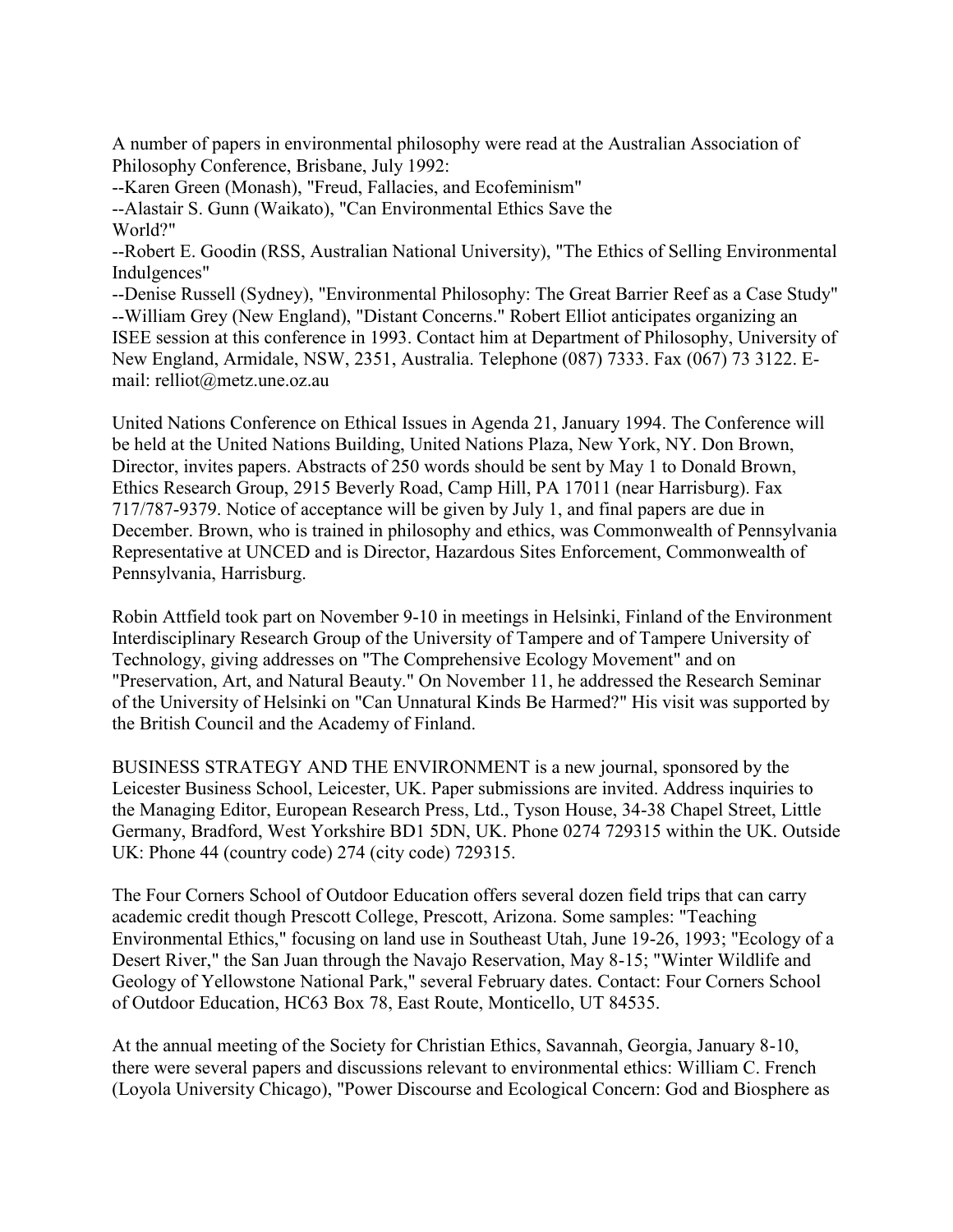Superpowers"; a symposium on "Environmental Ethics and Theology," featuring reviews and discussion of James Nash's LOVING NATURE: ECOLOGICAL INTEGRITY AND CHRISTIAN RESPONSIBILITY; a breakfast interview with Nash; a Nash paper, "Human Ecological Responsibilities and the Rights of Nature: A Case for Biotic Rights"; Moni McIntyre (Duquesne University), "Charting our Relationship with the Planet: UNCED 1992 and the Voice of Women"; and a closing plenary address, "Duties to the Natural World: Some Challenges for Christian Ethics."

The Harvard Divinity School Seminar on Environmental Values serves as a forum for the exploration of human values in relation to the environmental concerns confronting the world. The seminar meets once a month during the academic year and will publish a newsletter ECOLOGIC, and a periodically updated BIBLIOGRAPHY OF ENVIRONMENTAL ETHICS. Contact Timothy C. Weiskel, Director, Harvard Seminar on Environmental Values, 56 Francis Avenue, Cambridge, MA 02138. Fax: 617/495-9489.

"Ecology, Ethics and the Human Condition," a spring forum at Ohio State University, runs Thursday evenings, January, February, and March. Speakers include Albert Gore, Vice-President of the United States; T. N. Khoshoo, former Secretary of Environment, India; William J. Madia, Senior Vice-president Battelle Memorial Institute; M. G. K. Menon, President, International Council of Scientific Unions; Bryan G. Norton, Professor of Public Policy, Georgia Institute of Technology; David Orr, Professor of Environmental Studies, Oberlin College; William K. Reilly, former Administrator, U. S. Environmental Protection Agency; and Holmes Rolston, Professor of Philosophy, Colorado State University. The series is funded by the Battelle Endowment for Technology and Human Affairs and organized by the Ohio State University School of Natural Resources, Mohan K. Walli, Director.

The Land Institute (Friends of the Lane), Salina, KS, welcomes members. Membership dues and other donations will be matched by a challenge grant from the Charles Stewart Mott Foundation to support a new "Sunshine Farm project," a research farm project that is to use entirely renewable energies and products. The farm will grow wheat, oats, pasture, and use both draft horses and tractors fueled with oils produced on the farm. Electricity will be produced by photovoltaic panels and wind turbines. Memberships are from \$ 15. The Land Institute, 2440 E. Water Well Road, Salina, KS 67401. Phone 913/823-5376.

Eric Katz will give an address, "Ethics, Earth, and Technology: Nature as a Moral Category," April 10, 1993, in the series BOSTON COLLOQUIUM FOR THE PHILOSOPHY OF SCIENCE. The address is at 8.00 p.m. at the Boston University School of Theology, Room 525. There will be commentary by Peter Buck, Harvard University. Katz is at the New Jersey Institute of Technology.

New Jersey Institute of Technology announces Graduate Environmental Policies Studies, leading to a M.S. degree. The program is interdisciplinary in the fields of economics, politics, history, geography, anthropology, ethics, and philosophy. There are fourteen faculty members. The degree requires 30 credits, field experience, and a thesis or project. Contact: John Opie, Department of Social Science and Policy Studies, New Jersey Institute of Technology, Newark, NJ 07102. Phone 201/596-3676 or 596-3291. Fax: 201/565-0586.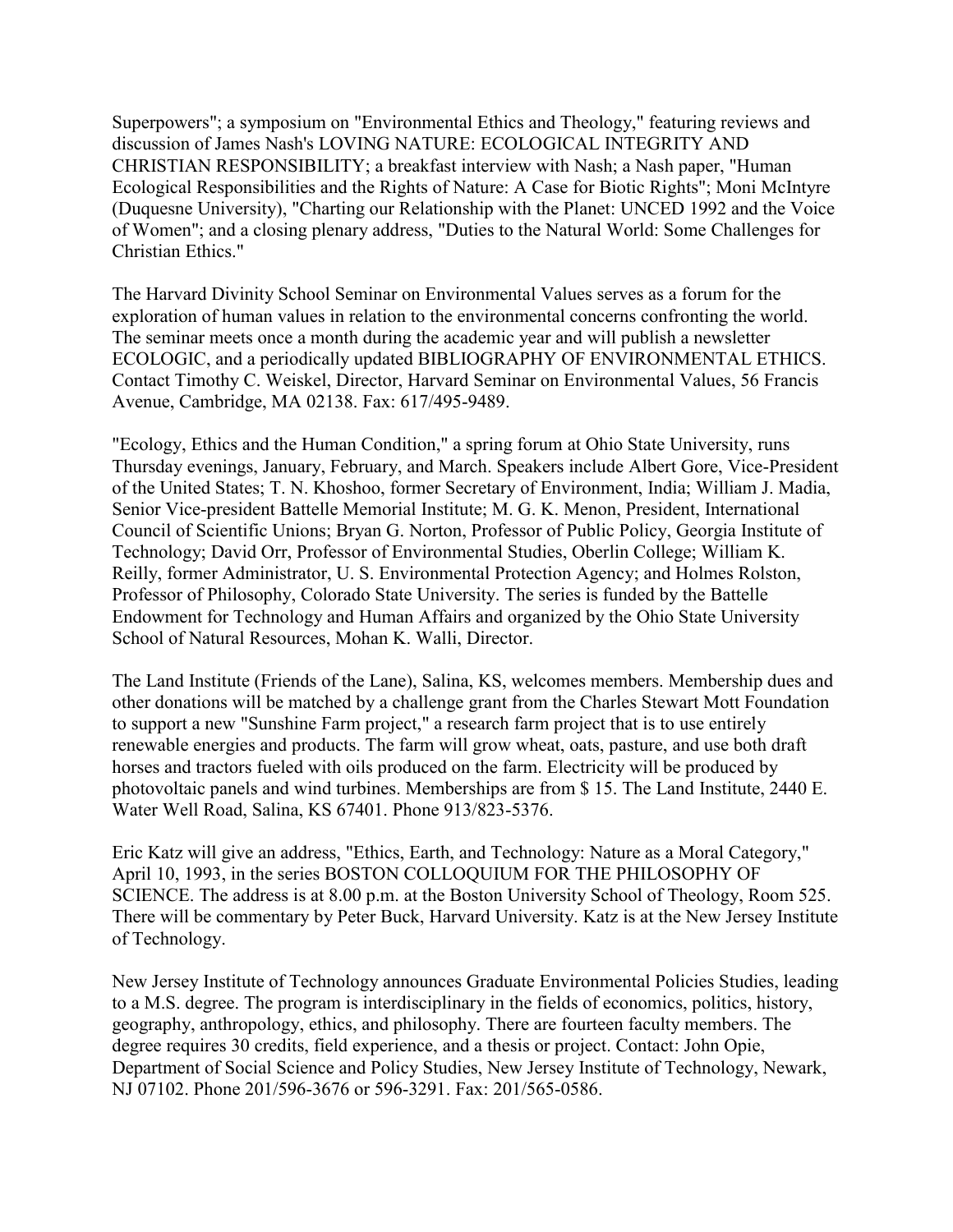Global Ecology: Nature, Society, and Sustainability. Study and Travel Around the World. The International Honors Program, in cooperation with Bard College, plans an eight-month travel program for academic credit, September 1993-May 1994. The itinerary includes England, Austria, Hungary, India, Thailand, Malaysia, New Zealand, Belize, Mexico, and the United States. The fee is \$ 17,150.00, and the group is limited to thirty students. There will be six faculty from several nations, including Edward Goldsmith, founder and publisher of THE ECOLOGIST and Vandana Shiva, research scientist and feminist activist from India. Credit is 32 hours from Bard College, in anthropology, biology, ecology, and economics. Contact IHP, 19 Braddock Park, Boston, MA 02116. Phone 617/267-8612.

Rainforest Field Studies in Guatemala and Belize, spring 1993. Field studies in ecosystem conservation, with attention to policy and ethical issues in development and conservation. College credit. Contact: Sierra Institute, University of California Extension, 740 Front Street, Suite 170, Santa Cruz, CA 95060. Phone 408/427-6618.

Temple University Press has announced a series of books, ENVIRONMENTAL ETHICS, VALUES AND POLICY. Holmes Rolston will be the general editor, and the Press solicits appropriate manuscripts. Send proposals to Jane Cullen, Senior Acquisitions Editor, Temple University Press, Broad and Oxford Streets, Philadelphia, PA 19122. Or send them to Holmes Rolston, Department of Philosophy, Colorado State University, Fort Collins, CO 80523.

Holmes Rolston (Philosophy, Colorado State University) will be Spencer-Leavitt Visiting Distinguished Professor at Union College, Schenectady, NY, May 16-30, as part of the launching of an environmental studies program there.

Peter Wenz (Philosophy, Sangamon State University, Springfield, IL) was on the Board of Listeners for the World Uranium Hearing, September 13-19, in Salzburg, Austria. This was a hearing for peoples adversely affected by nuclear materials to voice their concerns before a Board of Listeners composed of two councils, one of scientists, one of jurists. The first council was composed of persons from medicine, biology, physics, ethnology, chemistry, geology, geography, archeology, meteorology and anthropology; the second of scholars with expertise in human rights and environmental law at the national and international levels. The forum was sponsored by over two dozen international environmental groups.

Robert Elliot is the contact person for Australia and New Zealand. Send membership forms and dues in amount \$ 15.00 Australian (\$ 7.50 for students) to him. Address: Department of Philosophy, University of New England, Armidale, NSW, 2351, Australia. Telephone (087) 7333. Fax (067) 73 3122. E-mail: relliot@metz.une.oz.au

Wouter Achterberg is the contact person for the United Kingdom and Europe (For Eastern Europe and the former Soviet Union, see below). Those in Western Europe and the Mediterranean should send their dues to him (the equivalent of \$ 10 US) at the Faculty of Philosophy, University of Amsterdam, Nieuwe Doelenstraat 15, 1012 CP Amsterdam, Netherlands. Contact him if in doubt what currencies he can accept. Fax: 31 (country code) 20 (city code) 5254503. Phone: 31-20-5254530.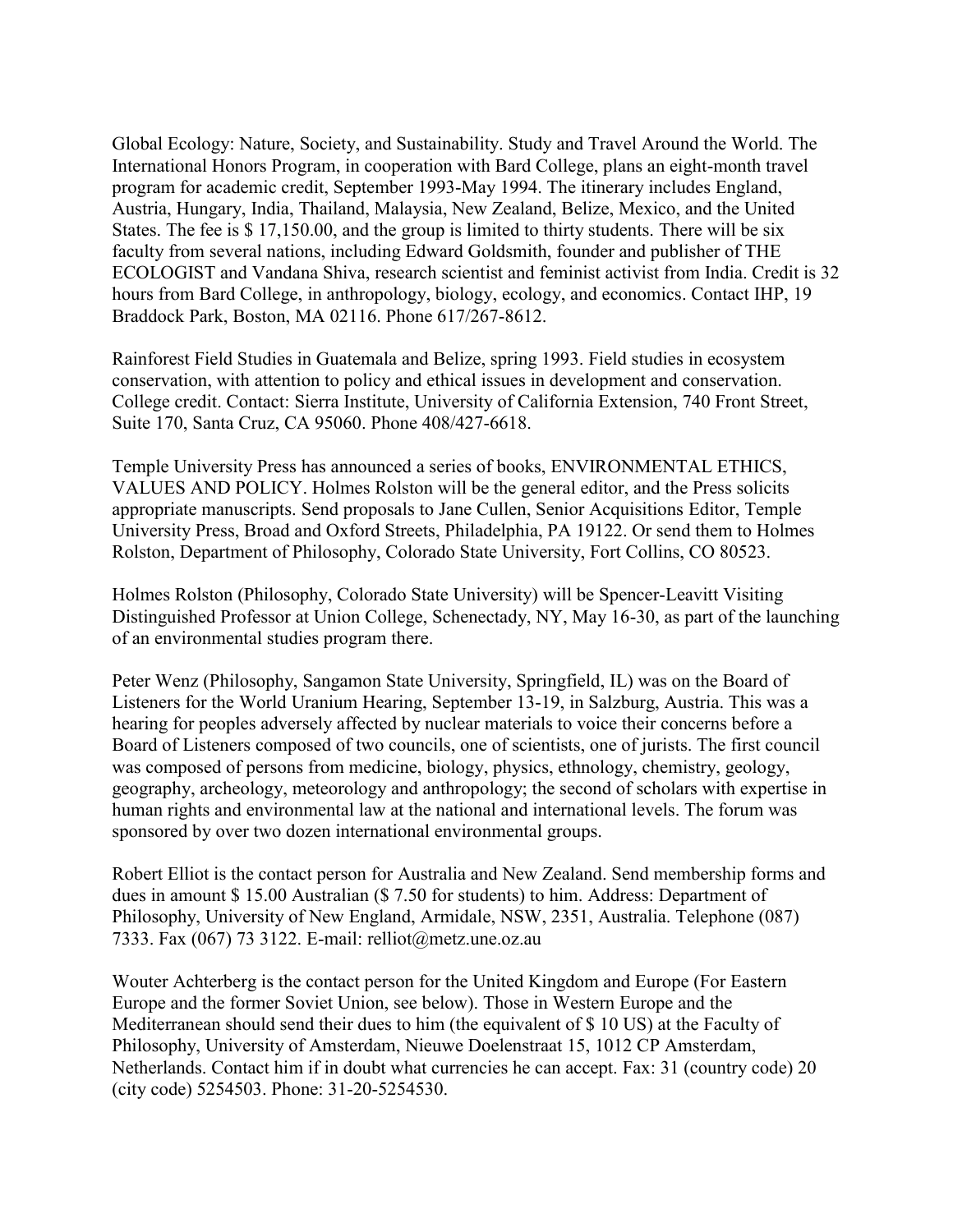Jan Wawrzyniak is the contact person for Eastern Europe and the former Soviet Union. He is on the faculty in the Department of Philosophy at Adam Mickiewicz University of Poznan, Poland. Because of the fluid economic situation in Eastern Europe, members and others should contact him regarding the amount of dues and the method of payment. He also requests that persons in Eastern Europe send him information relevant to a regional newsletter attachment to this newsletter, as well as to share such information with the international membership of the society. Business address: Institut Filozofii, Adam Mickiewicz University, 60-569 Poznan, Szamarzewskiego 91c, Poland. Phone: 48 (country code) 61 (city code) 46461, ext. 288, 280. Fax: 48 (country code 61 (city code) 535535 (note new fax). Home address: 60-592 Poznan, Szafirowa 7, Poland. Phone 48/61/417275. Checks can be sent to his home with more security.

Azizan Baharuddin, Faculty of Science, University of Malaya, is the contact person for ISEE for South-East Asia (Burma, Thailand, Malaysia, Singapore, Vietnam, Laos, Cambodia, Indonesia, and the Philippines). Dr. Azizan teaches history and philosophy in the Science Faculty. Contact her with regard to membership and dues payable (the approximate equivalent of \$US 10, but with appropriate adjustment for currency differentials and purchasing power). Her address is The Dean's Office, Faculty of Science, University of Malaya, 59100 Kuala Lumpur, Malaysia. Fax 60 (Country code) 3 (City code) 756-6343.

Members and others are encouraged to submit appropriate items for the newsletter to Holmes Rolston, Department of Philosophy, Colorado State University, Fort Collins, CO 80523, who is editing this newsletter. Phone 303/491-5328 (office) or 491-6315 (philosophy office) or 484- 5883 (home). Fax: 303-491-4900, 24 hours. News may also be submitted to Laura Westra, Department of Philosophy, University of Windsor, Ontario, Canada N9B 3P4, and Canadian news is best directed to her. Items may also be submitted to other members of the Governing Board. Include the name of an appropriate contact person, where relevant and possible. International items are especially welcomed. The Newsletter is assembled shortly after January 1, April 1, July 1, October 1.

ISEE dues for 1993 are payable now. Memberships run on a calendar year basis, with NEW members who join in October, November, and December having memberships extended through the following full calendar year. The Secretary is not ordinarily able to send receipts, as this takes additional time and expense. The Society runs on a rather minimal budget, with dues mostly (and barely) covering the costs of Newsletter printing and mailing. To pay dues, see the last page of the Newsletter.

Back issues of the ISEE Newsletter? The Newsletter, with this issue, concludes volume no. 3 (vol. 1, 1990; vol. 2, 1991; vol. 3; 1992). Back issues are available at US \$ 10.00 per year, or \$ 4.00 per single issue, and these requests should be directed to the Secretary (address on last page). In addition to reprinting back issues, this cost covers student secretarial help in locating and shipping these issues, plus mailing costs.

### **Positions Available**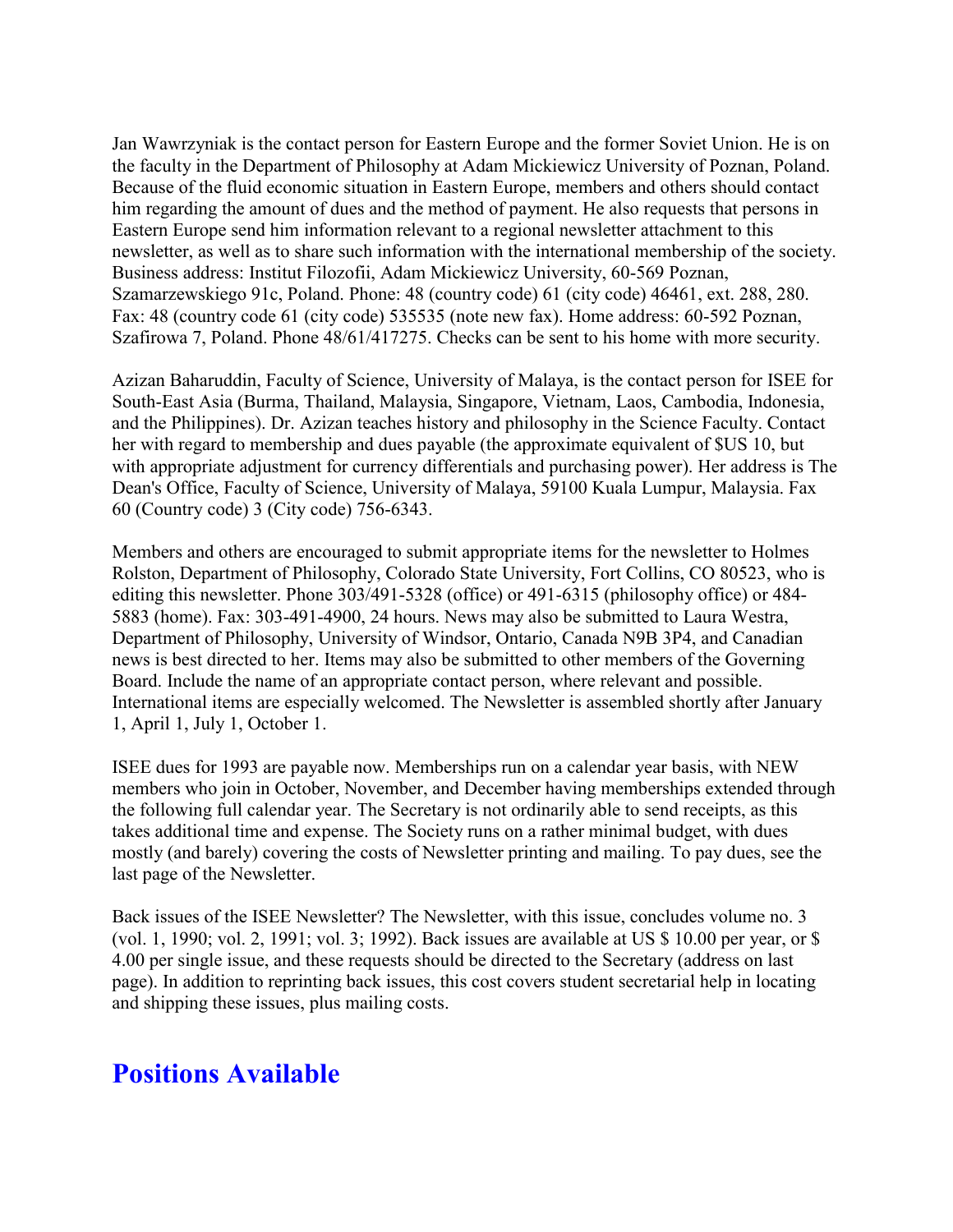Old Dominion University, Norfolk, VA, has advertised a position in applied ethics, assistant professor, tenure track. Applicant must be able to teach business ethics and one or more of the following: gender and ethics, environmental ethics, computer ethics, philosophy of law, ethics and religion. Contact: Chair, Department of Philosophy and Religious Studies, Old Dominion University, Norfolk, VA 23529-0083. JOBS FOR PHILOSOPHERS, October 1992.

Moravian College, Bethlehem, PA, has advertised a position, assistant professor, tenure track, in history and central traditions of Western philosophy, with competence in one of the following, aesthetics, environmental philosophy, feminism, phenomenology, philosophy of science. Contact G. Clarke Chapman, Chair, Department of Religion and Philosophy, Moravian College, 1200 Main Street, Bethlehem, PA 18018-6650. JOBS FOR PHILOSOPHERS, October 1992.

The University of Amsterdam, Department of Practical Philosophy, has announced a position as postdoctoral lecturer in social philosophy and the philosophy of culture, with 60% of time within the context of their MA in environmental philosophy. Applications were to be received last fall. For information contact Wouter Achterberg, Faculteit der Wijsbegeerte, Universiteit van Amsterdam, Nieuwe Doelenstraat 15, 1012 CP Amsterdam, The Netherlands.

Richard Sylvan, Professor of Philosophy at the Australian National University, Research School of Social Sciences, Canberra, is interested in a summer or other interim position in North America. He has a strong research and teaching interest in environmental philosophy, as well as logic, and general competence in teaching philosophy.

# **Recent Books, Articles, and Other Materials**

Reminder: ENVIRONMENTAL ETHICS, ENVIRONMENTAL VALUES, and (for the most part) THE TRUMPETER and BETWEEN THE SPECIES and ENVIRONMENTAL HISTORY REVIEW are not catalogued here. ISEE members interested in keeping abreast of the literature in the field need to consult those journals directly. Members are also encouraged to send notice of articles (preferably copies) to the editor, especially of those articles and books published in places members at large are less likely to see.

--ENVIRONMENTAL PHILOSOPHY: A BIBLIOGRAPHY. The Centre for Philosophy and Public Affairs, University of St. Andrews, Scotland, has published a series of booklets on environmental philosophy commissioned by the U.K. Nature Conservancy Council. One of general interest is this bibliography, 75 pages in length. It contains a small section of key books and articles, a comprehensive and thematic listing of recent work in environmental ethics, philosophy, and policy, and a description of research centers, societies, and education programs concerned with environmental philosophy. Copies are available at ú3.00 within the U.K and the equivalent of ú4.00 elsewhere. Orders to Dr. John Haldane, Centre for Philosophy and Public Affairs, University of St. Andrews, St. Andrews, Fife KY16 9AL, Scotland, UK.

ENVIRONMENTAL GRANTMAKING FOUNDATIONS, 1992 Directory. Rochester, NY: Environmental Data Research Institute, 1992. (797 Elmwood Avenue, Rochester, NY 14620) 490 pages, \$ 40. 250 foundations that give environmental grants.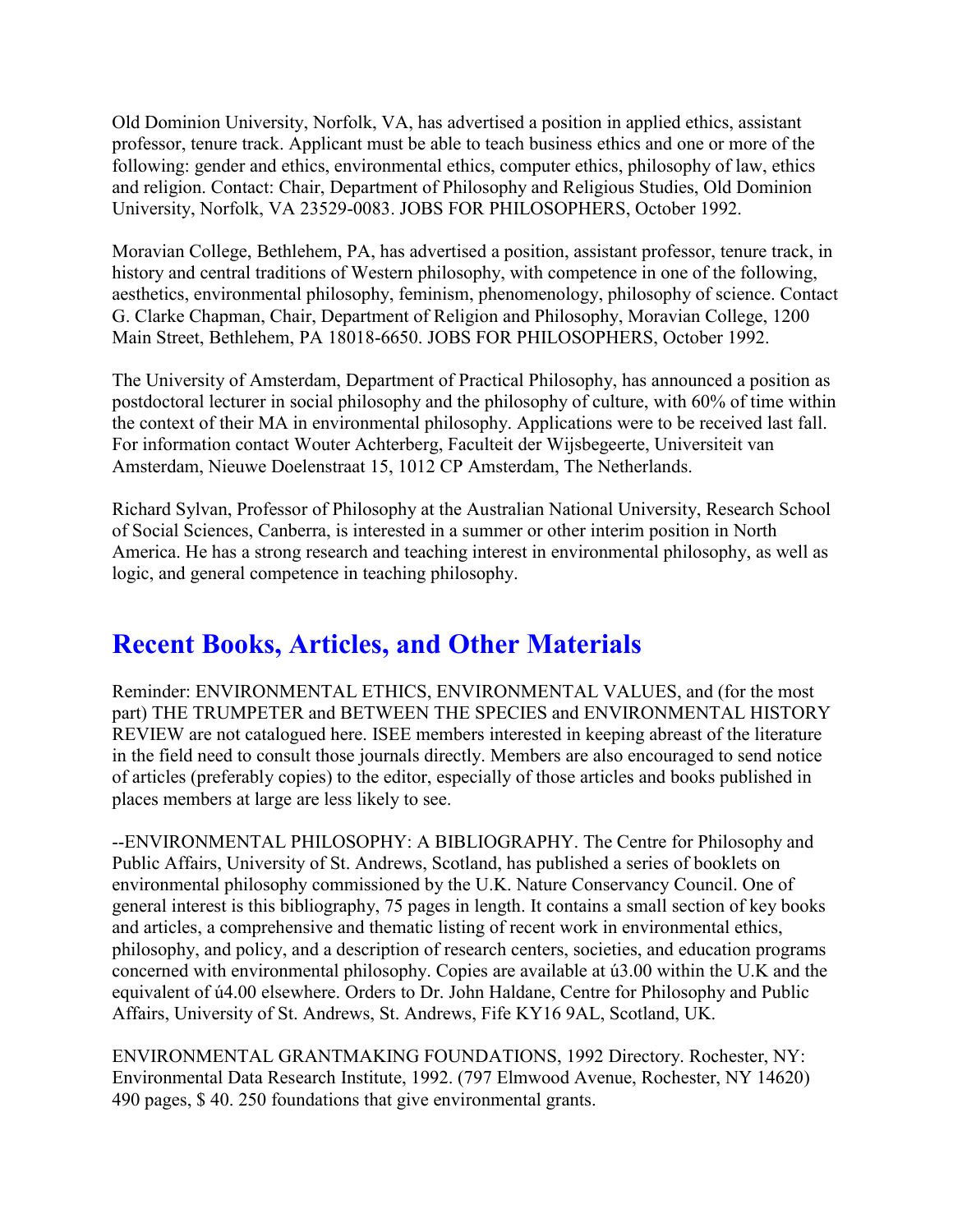This quarter has seen an embarrassment of riches in books designed for the textbook market, teaching introductory environmental ethics. And there are several more underway.

--Joseph R. Des Jardins, ENVIRONMENTAL ETHICS: AN INTRODUCTION TO ENVIRONMENTAL PHILOSOPHY. 272 pages, paper. Wadsworth, 1993. Sections on basic ethical concepts, forests, pollution, climate change, economics, energy, future generations, duties to animals, biocentrism, the land ethic, deep ecology, ecofeminism. Discussions include the spotted owl controversy, monkey-wrenching and the Rio Summit. End of chapter summaries and discussion questions. Makes a particular effort to survey all the areas of the field, yet a reasonably compact text. Des Jardins is professor of philosophy at the College of St. Benedict/St. Johns University, St. Joseph, MN.

--Peter C. List, ed., RADICAL ENVIRONMENTALISM: PHILOSOPHY AND TACTICS. Belmont, CA: Wadsworth Publishing Co., 1993. 276 pages, paper. Sections on Deep Ecology (Arne Naess, Bill Devall, George Sessions), on Ecofeminism (Carolyn Merchant, Elizabeth Dodson Gray, Ynestra King, Karen J. Warren), on Social Ecology and Bioregionalism (Murray Bookchin, Jim Dodge, Kirkpatrick Sale, Judith Plant), on Radical Ecoactivism and Ecotactics (Greenpeace, Bob Hunter, Paul Watson) on the Monkey Wrench Gang (Edward Abbey), on the Sea Shepherd Society (Paul Watson), on Earth First! (Dave Foreman, Mike Roselle and the Middle Santiam Protest, George Draffan and the Cathedral Forest and Oregon Old Growth, on Redwood Summer), on Ecofeminist Activism (Pamela Philipose, Cynthia Hamilton, Chaia Heller), on Bioregionalist Activism (Peter Berg) and Responses (Eugene Hargrove, Edward Abbey, Dave Foreman, Michael Martin. List, as editor, says, "... understanding this movement can help `moderates' sharpen their resolve to do more about environmental problems and find solutions which will check the relentless consumption of wild nature." Peter List is professor of philosophy at Oregon State University.

--Michael Zimmerman, General Editor, J. Baird Callicott, George Sessions, Karen J. Warren, and John P. Clark, Associate Editors, ENVIRONMENTAL PHILOSOPHY: FROM ANIMAL RIGHTS TO RADICAL ECOLOGY. Englewood Cliffs, NJ: Prentice-Hall, 1993. Baird Callicott edits part one, Environmental Ethics, with selections from Richard Routley (Sylvan), Peter Singer, Tom Regan, Kenneth Goodpaster, Paul Taylor, Mark Sagoff, Aldo Leopold, Callicott, and Holmes Rolston. George Sessions edits part two, Deep Ecology, with selections from Thomas Berry, Arne Naess, Warwick Fox, and Sessions. Karen Warren edits part three, Ecofeminism, with selections from Carolyn Merchant, Val Plumwood, Ariel Salleh, and Warren. John Clark edits part four, with selections from Murray Bookchin, Janel Biehl, Clark, Joel Kovel and George Bradford. A well-rounded collection with full length articles, not excerpts.

--Susan J. Armstrong and Richard G. Botzler, eds., ENVIRONMENTAL ETHICS: CONVERGENCE AND DIVERGENCE. New York: McGraw-Hill, 1993. Soft cover, under \$ 25. Principally for the college text market. The biggest anthology in the field, 70 articles, quite comprehensive, and shows McGraw-Hill's intention to enter this market. Likely to be one of the dominant introductory anthologies. Section 1 is "The Role of Science" in environmental ethics and policy. Section 2 is "The Role of Moral Philosophy." Section 3: "The Aesthetic Value of Nature." Section 4: "Historical Context" (environmental history). Section 5: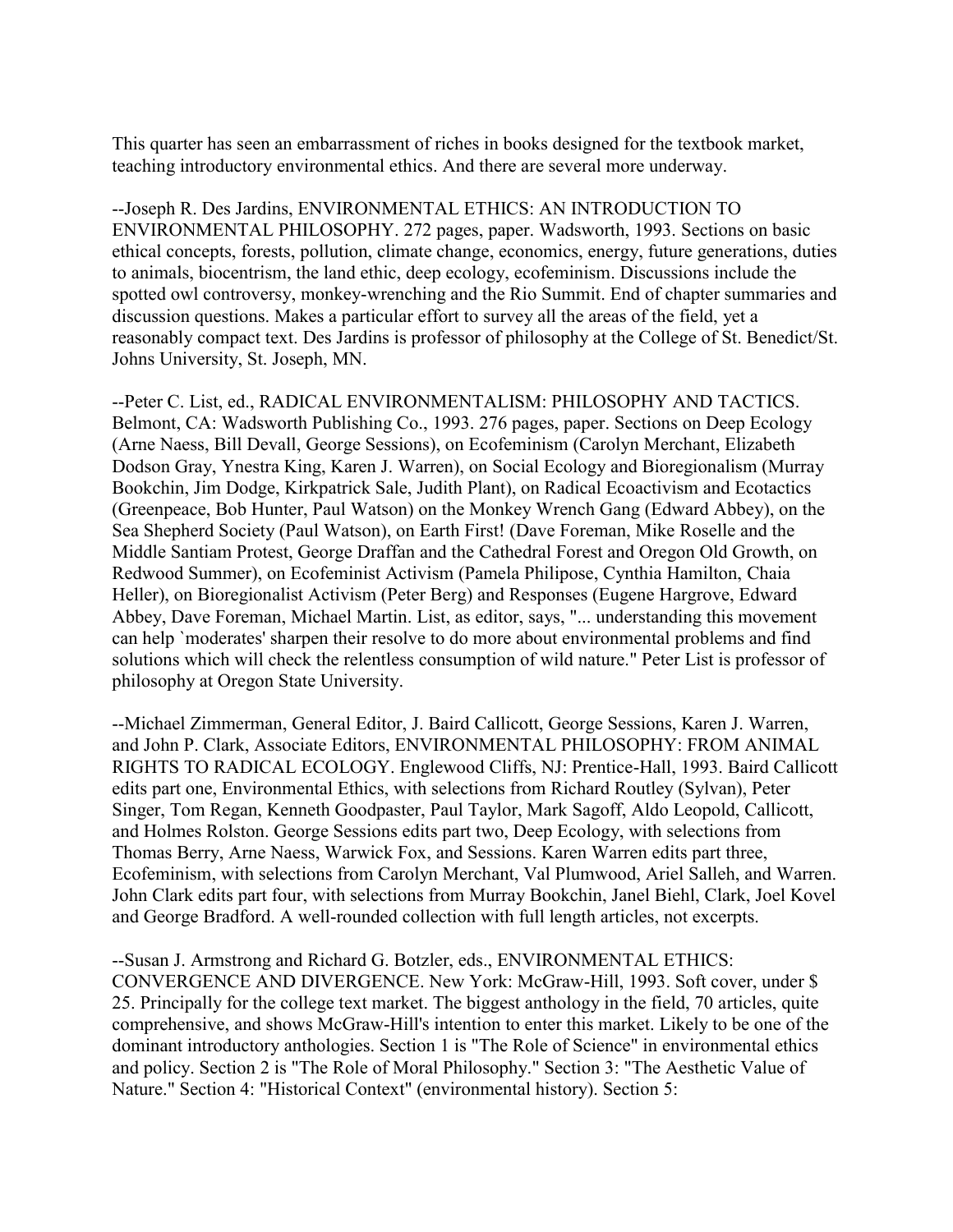"Economic/Political/Legal Issues." Section 6: "Anthropocentrism" (mostly those defending it). Section 7: "Individualism" (animal rights, biocentrism for individual organisms). Section 8: "Ecocentrism" (the land ethic). Section 9: "The Challenge of Ecofeminism." Section 10: "Judeo-Christian Perspectives." Section 11: "Multicultural Perspectives" (Native Americans, Islam, Taoism, Hinduism, Buddhism). Armstrong is professor of philosophy at Humboldt State University, Botzler is professor of wildlife there.

--Richard E. Hart, ed., ETHICS AND THE ENVIRONMENT. Lanham, MD: University Press of America, 1992. Paper, \$ 16.50. Cloth, \$ 42.50. 158 pages. A dozen papers from a conference at Long Island University, C. W. Post Campus, in 1985. Suitable for classroom use. Hart is professor of philosophy at Bloomfield College.

--Purusottama Bilimoria, ENVIRONMENTAL ETHICS (Geelong, Victoria, Australia: Deakin University, 1992). 219 pages. The introductory essay is "The Moral Enfranchisement of Nature: A Short Introduction to Environmental Ethics," the first thirty pages of the book. There is also included a study by Jock McCulloch on "Hiroshima and the Problem of Nuclear War: A Case Study." The latter part of the book is reprinted readings from Arne Naess, Paul Taylor, Hans Jonas, and Robert Elliot, also documentary readings relevant to Hiroshima and nuclear winter. This book was produced as class materials for use at Deakin University in a class entitled "Ethics and Society," but is appropriate for wider use. Contact Purusottama Bilimoria, Faculty of Humanities, Deakin University, Geelong, Victoria 3217, Australia.

--Greta Gaard, ed., ECOFEMINISM: WOMEN, ANIMALS, NATURE. Philadelphia: Temple University Press, 1993. 331 pages. 12 articles. Samples: Josephine Donovan, "Animal Rights and Feminist Theory"; Huey-li Li, "A Cross-Cultural Critique of Ecofeminism." Gaard is professor of composition and women's studies at the University of Minnesota, Duluth.

--Eugene C. Hargrove, ed., THE ANIMAL RIGHTS/ENVIRONMENTAL ETHICS DEBATE: THE ENVIRONMENTAL PERSPECTIVE. Albany: State University of New York Press, 1992. Eleven essays documenting the history of the animal rights/environmental ethics debate. This appeared somewhat earlier.

Also see recent ISEE Newsletter issues for environmental ethics and animal rights coverage in general introductory philosophy and ethics textbooks.

--John Arthur, ed., MORALITY AND MORAL CONTROVERSIES, 3rd ed. Englewood Cliffs, NJ: Prentice-Hall, 1993. 480 pages. Another introductory text with a section on environment: "The Value of Life: People, Animals, and the Environment." There are three readings: William F. Baxter, "People or Penguins: The Case for Optimal Pollution"; Peter Singer, "All Animals Are Equal"; and J. Baird Callicott: "Animal Liberation: A Triangular Affair." Arthur is at the State University of New York, Binghamton.

--Tom L. Beauchamp, CASE STUDIES IN BUSINESS, SOCIETY, AND ETHICS, 3rd ed. Englewood Cliffs, NJ: Prentice-Hall, 1993. Includes a section on cases involving business and the environment.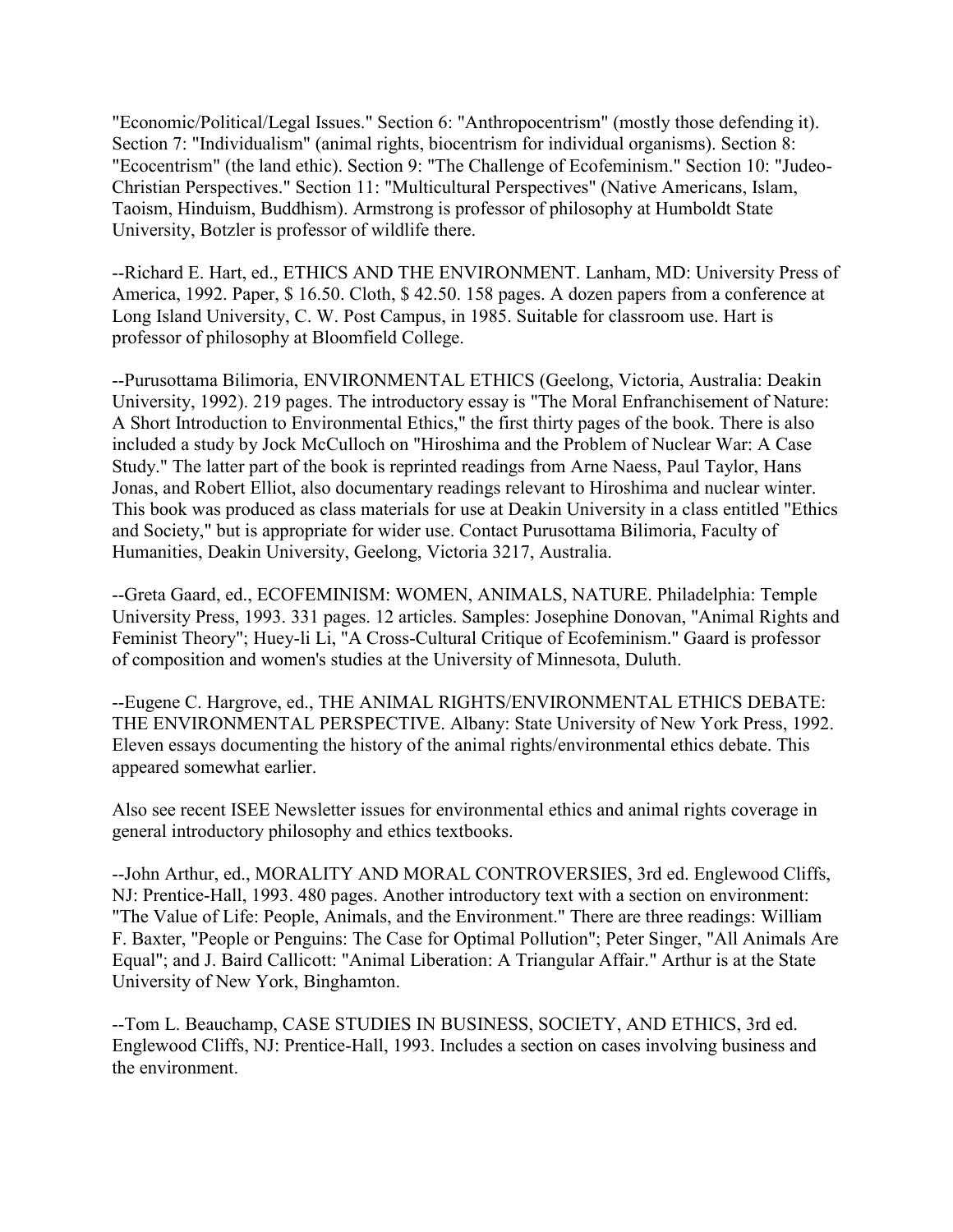--Thomas Donaldson and Patricia H. Werhane, ETHICAL ISSUES IN BUSINESS: A PHILOSOPHICAL APPROACH. Englewood Cliffs, NJ: Prentice-Hall, 1993. 494 pages. A new text, with a section on the environment. Case study of the Exxon Valdez spill; William T. Blackstone, "Ethics and Ecology"; Mark Sagoff, "At the Shrine of Our Lady of Fatima, or Why Political Questions are Not All Economic"; Tom Regan, "The Nature and Possibility of An Environmental Ethic." Donaldson is at Georgetown University. Werhane is at Loyola University, Chicago.

# **Continuing, recent books and materials:**

--Samuel P. Hays, "Environmental Philosophies," review of Bryan G. Norton, TOWARD UNITY AMONG ENVIRONMENTALISTS and Max Oelschlager, ed., AFTER EARTH DAY: CONTINUING THE CONSERVATION EFFORT, SCIENCE, December 11, 1992. SCIENCE chooses these two books as representative of recent environmental philosophy, recognizing also that ENVIRONMENTAL ETHICS is the main journal in the field. Hays notes appreciatively the operational pragmatism in Norton and finds the most useful essays in Oelschlager's anthology to make similar claims. Hays is professor of history at the University of Pittsburgh.

--Richard H. Grove, "Origins of Western Environmentalism." SCIENTIFIC AMERICAN, July 1992. Strategies to preserve nature arise early in the colonial period, in reaction to concerns about exploitation and abuse. Scientists played an important part in this burgeoning concern. Grove, a geographer at Cambridge in charge of the environmental history unit, thinks that the role of scientists in conservation history needs more recognition.

--R. Edward Grumbine, GHOST BEARS: EXPLORING THE BIODIVERSITY CRISIS. Washington, DC: Island Press, 1992. 336 pages. \$ 25.00 hardcover. A species centered approach will ultimately fail to protect ecosystems and diversity. Using the fate of the endangered grizzly bear (the "ghost bear") to explore the causes and effects of species loss and habitat destruction, Grumbine surveys the big picture, weaving together conservation biology, natural history, environmental policy, law, ethics, and grassroots activism into a comprehensive conservation strategy. Grumbine urges that humanity enter into a greater partnership with nature, working with it, rather than attempting to control it. Reed Noss says, "I have seen no better rendering of modern conservation science into readable prose." Grumbine is Director of the Sierra Institute, University of California Extension, Santa Cruz.

--Andrew C. McLaughlin, REGARDING NATURE. Albany: State University of New York Press, 1993. Paper \$ 16.95; Cloth, \$ 49.50. To be released in March. Details later.

--Christopher Ives, "Nature Wild and Stylized: Gary Snyder and the Japanese Love and Destruction of SHIZEN (Nature)." Paper given at American Academy of Religion, San Francisco, November 21-24. The Japanese are often said to love nature, but Japan has a dismal environmental record. One reason why the Japanese love of nature has produced such poor stewardship is that the nature loved by most Japanese has been nature simplified or reduced to what they regard as expressing its essence. This is stylized, not wild nature. Many of the remaining natural areas in Japan have been shaped and manipulated away from their wild state.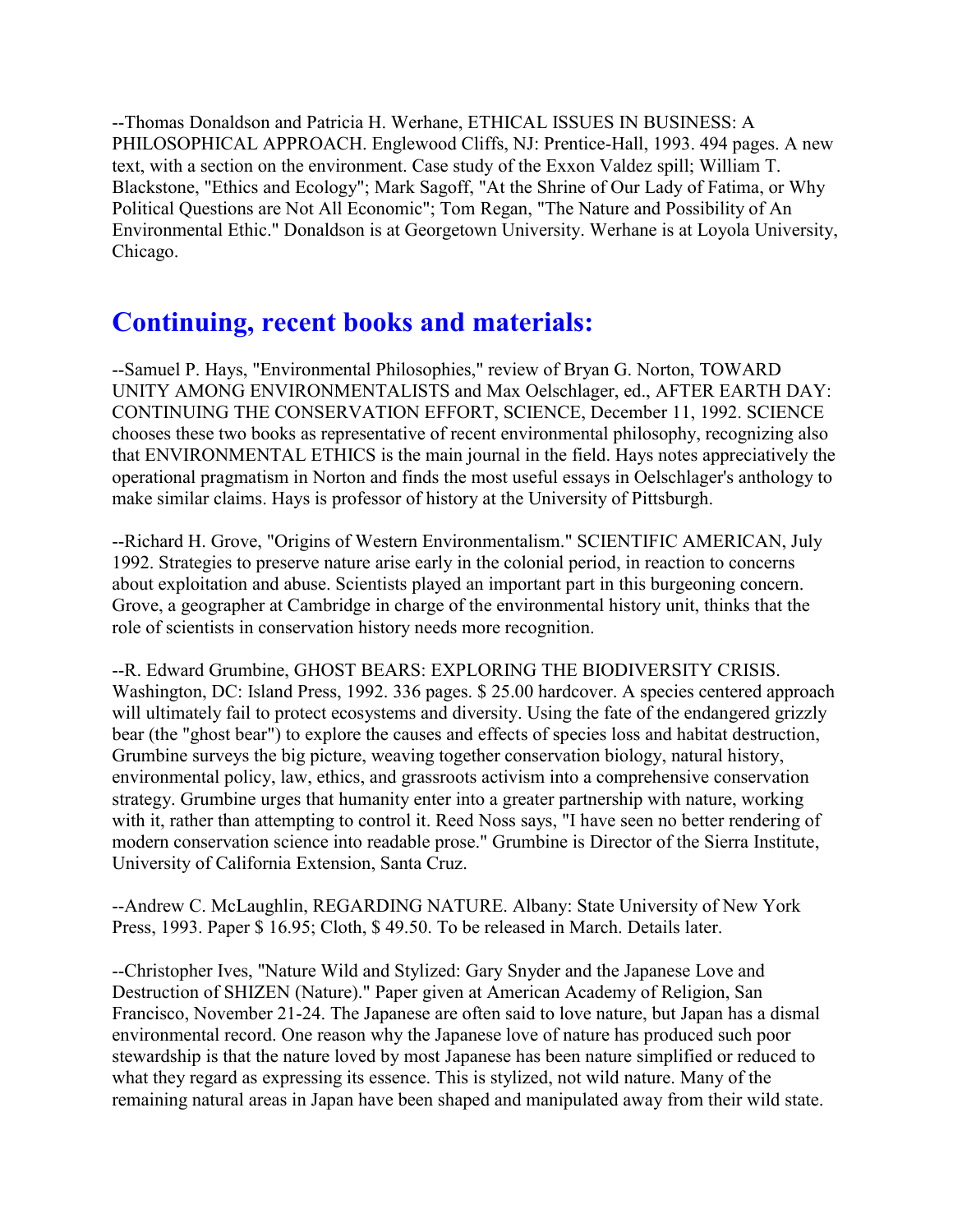Gary Snyder, though influenced by the Japanese, does not really appropriate the Japanese stylized nature but his orientation is primarily toward wild nature. Nevertheless Japanese ideas were useful to him and can be useful to others. Ives is in the Department of Religion, University of Puget Sound, Tacoma, WA 98416. Copies available from him.

ZWIERZETA I MY (ANIMALS AND US) continues to be published as the Polish journal for animal welfare issues. Recent issues are No. 3, with articles on animal abuse issues within Poland, an article on vegetarianism, on Albert Schweitzer's reverence for life philosophy, on zoos and hunting in Poland, and No. 4, with articles on the abuse of geese and ducks to produce fat livers for export to Western Europe, with some translations from Konrad Lorenz's works on geese into Polish, and an article about wolf- reintroduction in Poland and its protection as an endangered species. (Thanks to Jan Wawrzyniak.)

ISLE: INTERDISCIPLINARY STUDIES IN LITERATURE AND ENVIRONMENT is a new journal providing a forum for critical studies of literature that addresses ecological theory, environmentalism, concepts of nature and their artistic depictions, and the human/nature dichotomy. Sponsored by Indiana University of Pennsylvania and the University of Nevada, Reno. The editorial board (as yet incomplete) includes Gary Snyder, Karen Warren, Ariel Salleh, Judith Plant, and others. Papers and subscriptions are invited. Contact Patrick D. Murphy, editor, ISLE, English Department, Indiana University of Pennsylvania, Indiana, PA 15705-1094.

--Robyn Eckersley, ENVIRONMENTALISM AND POLITICAL THEORY: TOWARD AN ECOCENTRIC APPROACH. Albany: State University of New York Press, 1992. Paper. 274 pages. (See Newsletter, 3, 3, Fall 1992.) More information: The book is available in the UK from University College London Press at ú10.95 paper and ú30 cloth. It is available in Australasia from Allen & Unwin at \$AU 29.95. Eckersley is now a lecturer in the Politics Department at Monash University, Melbourne.

--Peter Hay and Robyn Eckersley, eds., ECOPOLITICAL THEORY. Hobart: Board of Environmental Studies, University of Tasmania, 1992. ISSN 1034-1412. Contains essays by, among others, Robyn Eckersley, Patsy Hallen, Warwick Fox, and Richard Sylvan on a wide range of issues in environmental philosophy and politics.

--John A. Jakle and David Wilson, DERELICT LANDSCAPES: THE WASTING OF AMERICA'S BUILT ENVIRONMENT. Lanham, MD: Rowman and Littlefield, 1992. 320 pages. \$ 23.50 paper, \$ 65.00 cloth. The landscapes that America has built and abandoned reveal the deeper character of American character. Both authors are in the Department of Geography at the University of Illinois in Urbana- Champaign.

--Larry M. Dilsaver and Craig E. Colton, eds., THE AMERICAN ENVIRONMENT: HISTORICAL GEOGRAPHIC INTERPRETATION OF IMPACT AND POLICY. Lanham, MD: Rowman and Littlefield, 1992. 288 pages. \$ 22.95 paper, \$ 60.00 cloth. The authors regret that historical geographers have over recent decades left the study of nature- culture interactions to others, such as environmental historians and philosophers, and hope to reaffirm the importance of geography in this discussion. There is a long but thinly attended past scholarship here, and a rapidly accelerating research agenda. Nine authors. Dilsaver is in geography at the University of South Alabama, Colton is in history and geography at Sangamon State University,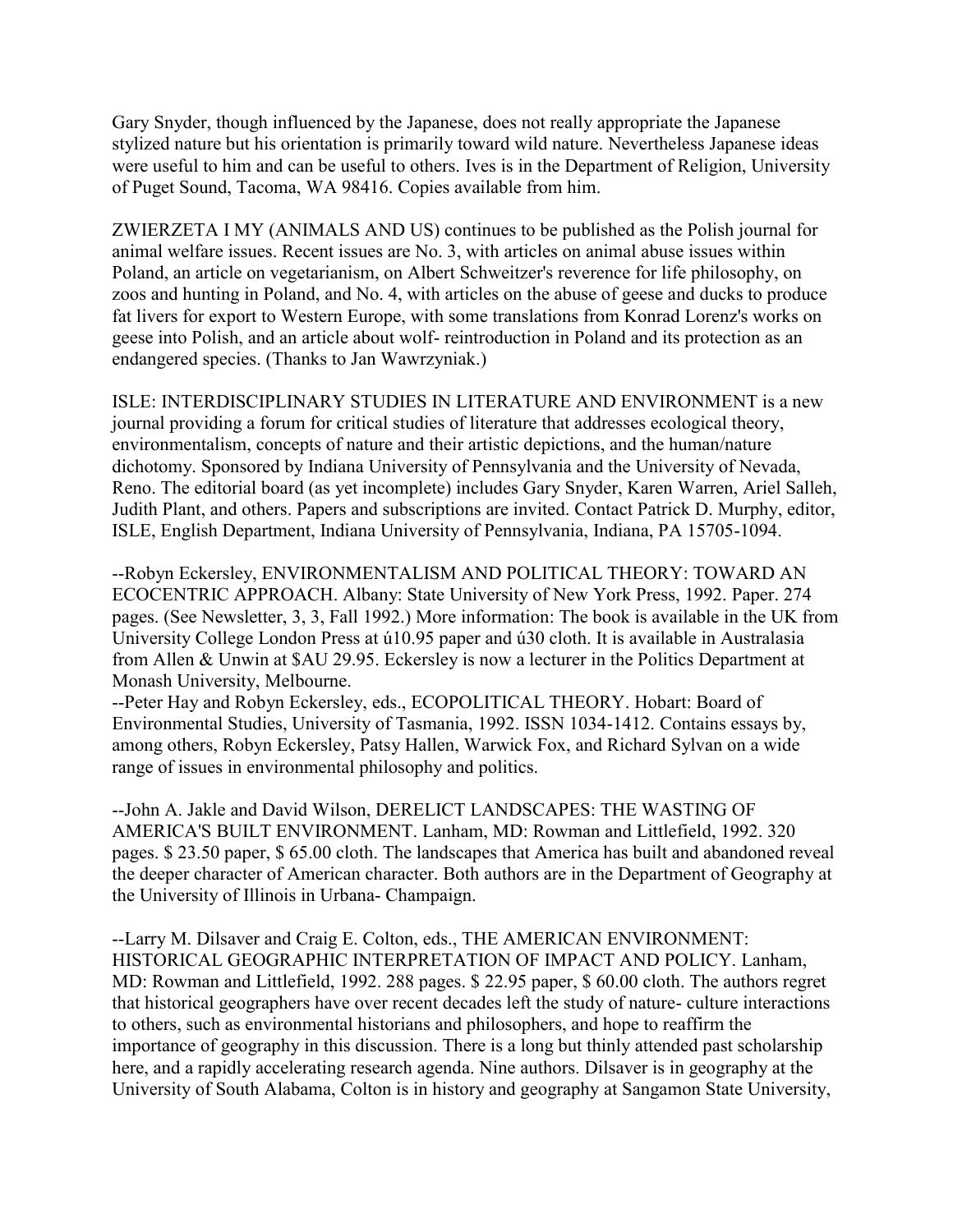Springfield, IL.

--Liu Gocheng, Chao Liancheng, Zhang Zhonglun and Ye Ping, BIOSPHERE AND HUMAN SOCIETY (in Chinese). Beijing: People's Press, 1992. 4.65 yuan. 302 pages. ISBN 7-01- 000807-8/B.70. Eleven chapters. Section 1 is on "Biosphere Laws." Section 2 is on "Interaction Connection between Human Society and the Biosphere." Section 3 is on "Modern Human Society Control and Adjustment, and its Developmental Trend in Harmony with the Biosphere." The authors discuss the coordinated interrelationship between humans and the biosphere, argue for ways of establishing the scientific foundations of ecophilosophy in China. This is said to be the first systematic work on the holistic interactions between human society and nature to be published in China.

--Yu Mouchang, "Ecoethics: The Moral Philosophy of Foresters" (in Chinese) in JOURNAL OF BEIJING FORESTRY UNIVERSITY, No. 4, 1992. Beijing Forestry University Press, Beijing, 1992. The traditional pattern in forestry is characterized by a high output of commodity production from forests. But according to ecoethics, forests are valuable in diverse ways. They should be valued not only in terms of economics but also in terms of ecology, aesthetics, and ethics. Ecoethics offers new viewpoints from which to understand forests and forestry and new ways to orient research. Ecoethics can be used as a working philosophy for forest researchers. Hence it provides valuable ideas for the transition from the traditional economic patterns of forestry to a new forest management that seeks to optimize multiple values. Yu Mouchang is with the Institute of Philosophy, Chinese Academy of Social Sciences, Beijing.

--Frithof Capra, David Seindl-Rast, with Thomas Matus, BELONGING TO THE UNIVERSE: EXPLORATIONS ON THE FRONTIER OF SCIENCE AND SPIRITUALITY. San Francisco: Harper and Row, 1992. \$ 10.00, paper. Conversations between Capra, physicist and cosmologist with an Eastern turn of mind, and Seindl-Rast, a Benedictine monk.

--Matthew Fox, SHEER JOY: CONVERSATIONS WITH THOMAS AQUINAS ON CREATION SPIRITUALITY. San Francisco: Harper and Row, 1992. 532 pages. \$ 18.00. Fox is a Dominican priest and Director of the Institute in Culture and Creation Spirituality, Oakland, CA.

--Brian Swimme and Thomas Berry, THE UNIVERSE STORY: FROM THE PRIMORDIAL FLARING FORTH TO THE ECOZOIC ERA--A CELEBRATION OF THE UNFOLDING OF THE COSMOS. San Francisco: Harper and Row, 1992. 305 pp. Hardcover, \$ 22.00. Swimme is a mathematical cosmologist, California Institute of Integral Studies, San Francisco; Berry is a Catholic priest and historian of cultures.

--Rosemary Radford Reuther, GAIA AND GOD: AN ECOFEMINIST THEOLOGY OF EARTH HEALING. San Francisco: Harper and Row, 1992. \$ 22.00, hardcover. "Ecological healing is a theological and psychic- spiritual process." "Classical traditions did not only sacralize patriarchal hierarchy over women, workers, and the earth. They also struggled with what they perceived to be injustice and sin and sought to create just and loving relations between people in their relation to the earth and to the divine. Some of this effort to name evil and struggle against it reinforced relations of domination and created victim-blaming spiritualities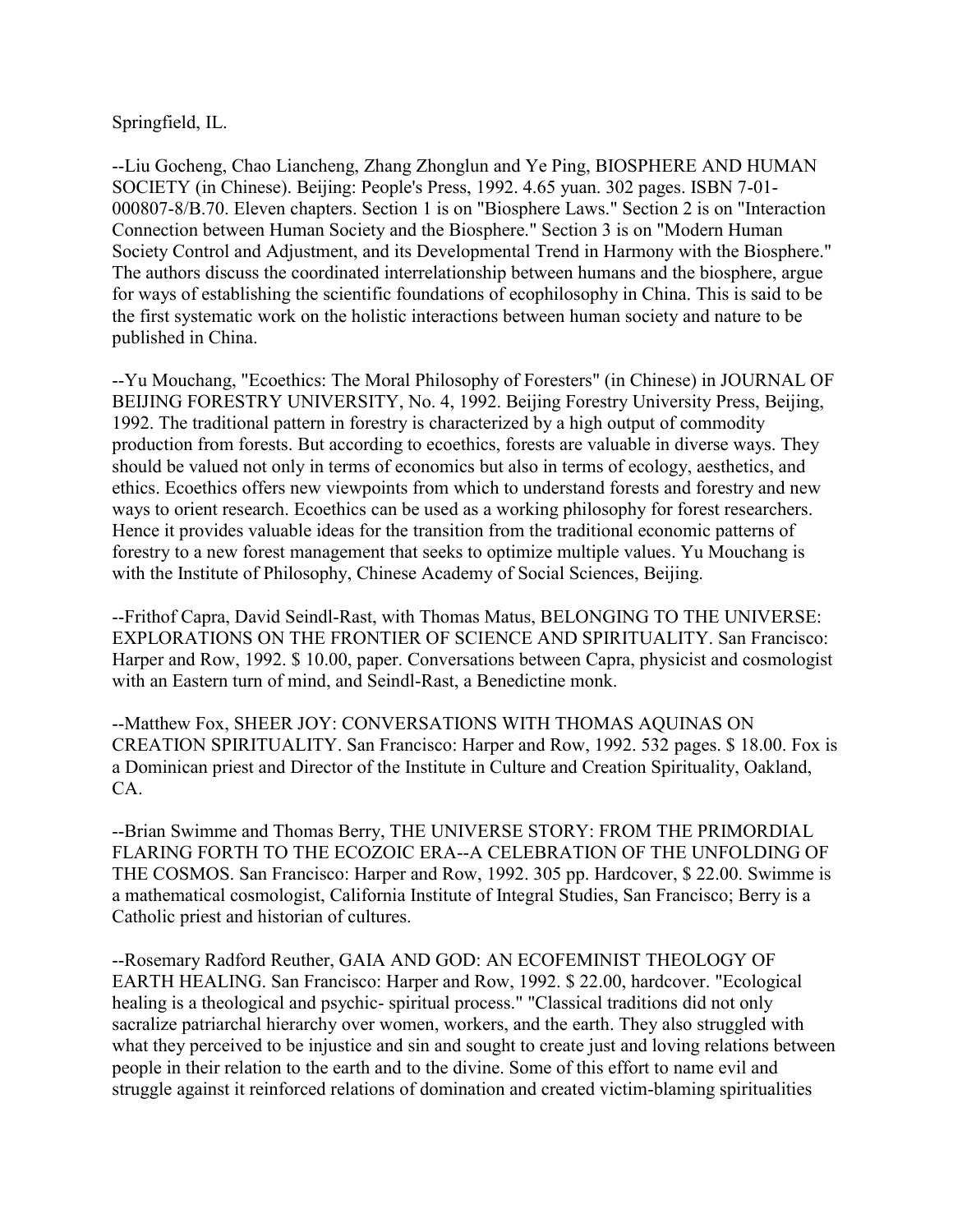and ethics. But there are also glimpses in this heritage of transformative, biophilic relationships. These glimpses are a precious legacy that needs to be separated from the toxic waste of sacralized domination." "A healed relation to each other and to the earth calls for a new consciousness, a new symbolic culture and spirituality" (Introduction). Reuther does not want either a male God or a female Gaia. Reuther is professor of theology at Garrett-Evangelical Theological Seminary.

--Wayne Simsic, NATURAL PRAYER: ENCOUNTERING GOD IN NATURE. Mystic, CT: Twenty-Third Publications, 1991. 101 pages. Wonder, reverence, and praise in encounter with the beauty of nature.

--Susan E. Schreiner, THE THEATER OF HIS GLORY: NATURE AND THE NATURAL ORDER IN THE THOUGHT OF JOHN CALVIN. Durham, NC: Labyrinth Press, 1991. 164 pages. \$ 30.00. The concept of God's providence is a kind of arch that frames both the concept of nature and of grace in Calvin's thought. With sympathetic attention to Calvin's concept of natural law.

--Janel M. Curry-Roper, "Contemporary Christian Eschatologies and their Relation to Environmental Stewardship," THE PROFESSIONAL GEOGRAPHER 42(1990): 157-169. Contemporary Protestant Christians hold differing views that affect their attitudes toward the environment. Dispensationalism tends to use ecological deterioration as a gauge to predict Christ's return and the end of the present age. Postmillennialism teaches that the natural and human world will improve up to Christ's return and puts responsibility on Christians for that improvement. Amillennialism and Historic Premillennialism teach that the possibility of ecological and social improvement is limited in the present age though Christians are to attempt to heal the Earth's wounds to show evidence of a future renewed Earth." Roper is professor of geography at the Central University of Iowa, Pella.

--Art Meyer and Jocele Meyer, EARTHKEEPERS: ENVIRONMENTAL PERSPECTIVES ON HUNGER, POVERTY, AND INJUSTICE. Scottsdale, PA: Herald Press, 1991. 264 pages. \$ 12.95. A biblical theology of creation brought to bear on the duties of Christians in major areas of ecological concern: global warming, ozone depletion, wasted natural resources, pollution, toxic wastes.

--Wolfgang Huber, "Rights of Nature or Dignity of Nature?" THE ANNUAL OF THE SOCIETY OF CHRISTIAN ETHICS, 1991, pp. 43-60. The dignity of nature is a better category for the valuation and protection of nature than is the rights of nature; it is also a better category than that of intrinsic value. Huber is professor of theology at the University of Heidelberg

--Shannon Jung, WE ARE HOME: SPIRITUALITY OF THE ENVIRONMENT. Ramsey, NJ: Paulist Press, 1993. Paper, \$ 7.95. Jung is professor at Wartburg Theological Seminary, Dubuque, IA.

--Elizabeth Achtenmeier, NATURE, GOD, AND PULPIT. Grand Rapids, MI: Eerdmans, 1992. 206 pages. \$ 17. A biblically based study of preaching about nature and God. With sample sermons. "Few doctrines are so neglected as the doctrine of creation and yet none is more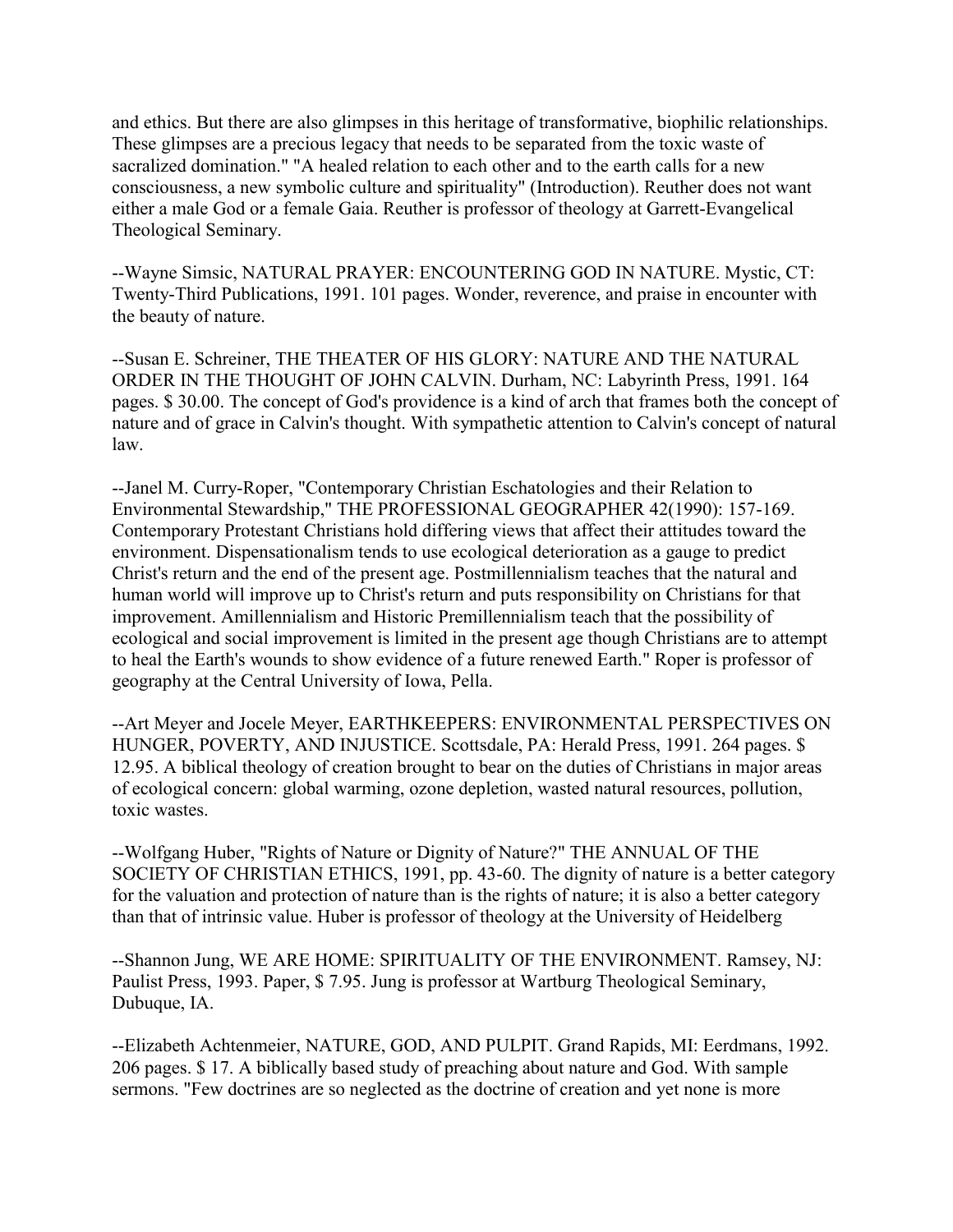important to the gospel in the twentieth century." Achtenmeier is adjunct professor of homiletics at Union Theological Seminary in Richmond, VA.

--John F. Haught, THE PROMISE OF NATURE: ECOLOGY AND COSMIC PURPOSE. Ramsey, NJ: Paulist Press, 1993. Details unavailable.

--Calvin B. Dewitt and Ghillean T. Prance, eds., MISSIONARY EARTHKEEPING. Macon: GA: Mercer University Press, 1992. Hardbound, \$ 30.00. Paper, \$ 16.95. Christian missions for better and worse as encouraging earthkeeping in third world countries. Dewitt is in environmental studies at the University of Wisconsin, Madison. Prance is Director of the Royal Botanical Gardens, Kew. Essays by Dennis E. Testermann, a forester with mission experience in Nigeria and Pakistan; Robert Clobus, a Catholic priest in Ghana; Mutombo Mpanya, from the mission field in Zaire; James W. Gustafson, in Thailand. Originally a forum at the Au Sable Institute of Environmental Studies.

--Robert B. Keiter and Mark S. Boyce, eds., THE GREATER YELLOWSTONE ECOSYSTEM: REDEFINING AMERICA'S WILDERNESS HERITAGE. New Haven: Yale University Press. Hardbound, 428 pages. Twenty- four articles, many with a philosophical bent. Samples: Mark S. Boyce, "Natural Regulation or the Control of Nature?"; Robert B. Keiter and Mark S. Boyce, "Greater Yellowstone's Future: Ecosystem Management in a Wilderness Environment"; Joseph L. Sax, "Ecosystems and Property Rights in Greater Yellowstone: The Legal System in Transition." "Yellowstone is the symbol of modern society's commitment to preserving the vestiges of its wilderness heritage." "There simply is no alternative but to collaborate in defining an ecosystem-management ethic" (Preface). Keiter is in the College of Law and Boyce in the Department of Zoology, University of Wyoming, Laramie.

--TRANSACTIONS OF THE 57TH NORTH AMERICAN WILDLIFE AND NATURAL RESOURCES CONFERENCE, 1992, contains the papers from two sessions of interest. Special Session 5: Biological Diversity in Wildlife Management, nine papers, for example: genetic diversity in captive breeding and reintroduction programs, international issues, faunal mixing and faunal integrity. This session is available in reprint from U. S. Fish and Wildlife Service, National Ecology Research Center, 4512 McMurray Avenue, Fort Collins, CO 80525. Special Session 6: Biological Diversity in Aquatic Management, ten papers, including Edwin P (Phil) Pister, "Ethical Considerations in the Conservation of Biodiversity," papers on degradation caused by introduced fishes, on the reintroduction of native species, and on public policy as this affects fish conservation. This has also been reprinted by the American Fisheries Society. (Thanks to Phil Pister).

--Norman Maclean, YOUNG MEN AND FIRE. Chicago: University of Chicago Press, 1992. 288 pages. \$ 19.95. On August 5, 1949 a crew of fifteen of US Forest Service elite airborne firefighters jumped into a remote fire in Montana. All but three were killed. This is their story, and its aftermath. For another Maclean story about Montana, see A RIVER RUNS THROUGH IT, in the media section.

--Arnold Berleant, THE AESTHETICS OF ENVIRONMENT. Philadelphia: Temple University Press, 1992. The meaning and influence of environmental perception on human life. The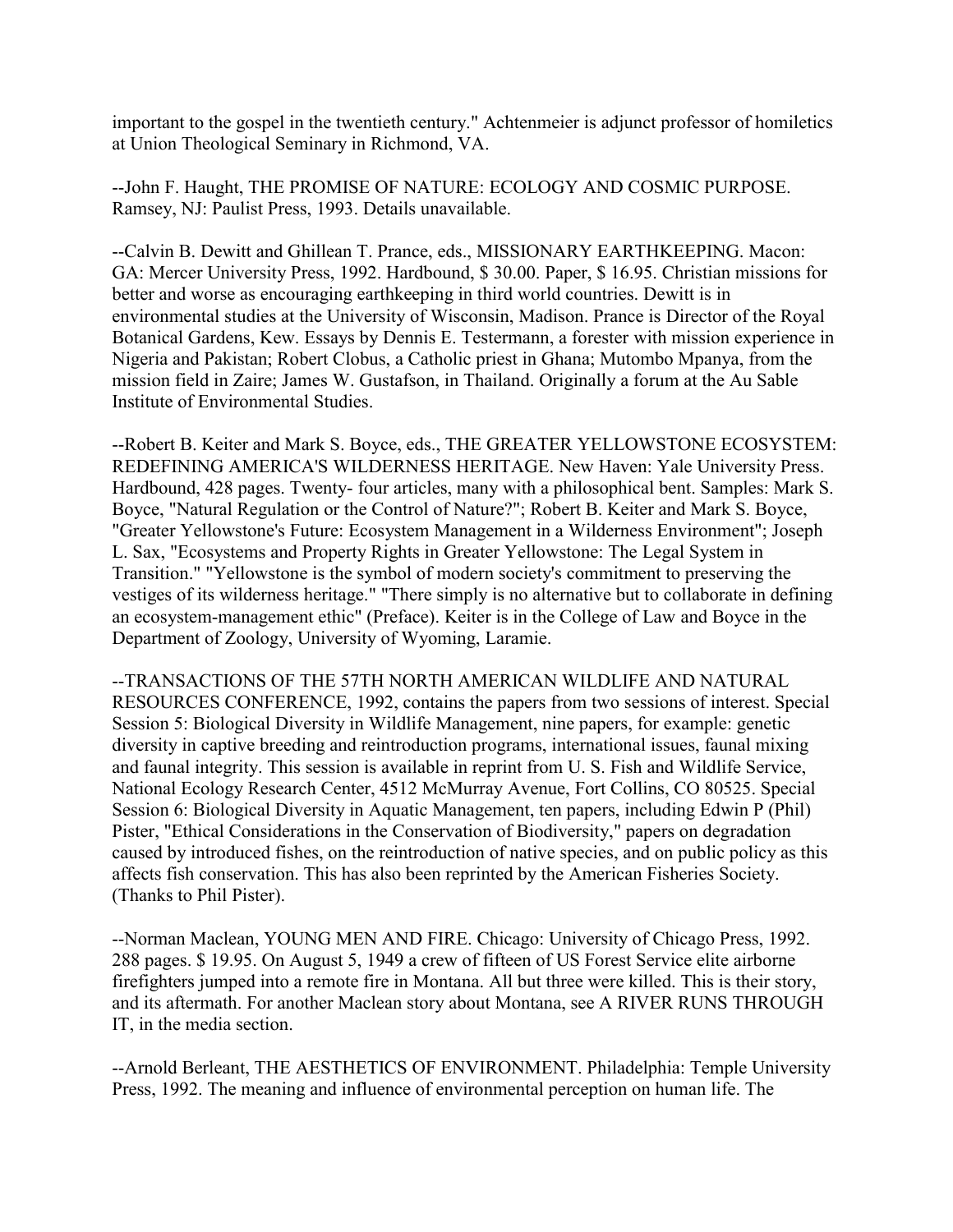foremost characteristic of environmental perception is the quality of engagement. Berleant is professor of philosophy at Long Island University, C. W. Post Campus.

--Peter Dickens, SOCIETY AND NATURE: TOWARDS A GREEN SOCIAL THEORY. Philadelphia: Temple University Press, 1992. 203 pp. Paper and cloth. Dickens starts with Marx and the claim that work is the main source of human separation from nature, then builds on Anthony Giddens' social theory, and critiques deep green and deep ecology movements. Dickens is in urban studies and social policy at the University of Sussex, UK.

--Carol Bigwood, EARTH MUSE: FEMINISM, NATURE, ART. Philadelphia: Temple University Press, 1993. 357 pages. Sample chapters: "Deconstructing the Culture/Nature Dichotomy," and "Ecological Be(coming) in the World-Earth Home."

--Thomas I. White, BUSINESS ETHICS: A PHILOSOPHICAL READER. New York: Macmillan, 1993. Chapter 18 is on "Business and the Environment." Articles by W. Michael Hoffman, "Business and Environmental Ethics"; David P. Henson, "The Ethics of Development and Global Environmentalism"; Peter Singer, "The Place of Nonhumans in Environmental Issues," and Eric Katz, "Defending the Use of Animals by Business: Animal Liberation and Environmental Ethics"; also two case studies: nuclear power and dolphins. A long book, 867 pages.

--Douglas Lee Eckberg, T. Jean Blocker, "Varieties of Religious Involvement and Environmental Concerns: Testing the Lynn White Thesis," JOURNAL FOR THE SCIENTIFIC STUDY OF RELIGION 28(1989):509-517. Based on a telephone survey, the authors ask, "Is there a measurable `disdain' for nature which grows from acceptance of Biblical authority?" They conclude, "Within the limits of our data, White's thesis received firm support from our results." Eckberg is a professor of sociology at Winthrop College, Rock Hill, South Carolina. Blocker is a professor of sociology at the University of Tulsa, Oklahoma.

--William C. French, "Ecological Degradation and the Judgment of God," CHRISTIAN CENTURY, January 6-13, 1993. Critical reviews of Al Gore, EARTH IN THE BALANCE, and Bill McKibben, THE AGE OF MISSING INFORMATION, see below. French teaches ethics at Loyola University, Chicago.

--Bill McKibben, THE AGE OF MISSING INFORMATION. New York: Random House, 1992. 261 pages. \$ 20.50. McKibben conducted an experiment. On May 3, 1990 he had the entire output of the United States' largest cable TV system taped, almost 100 channels. McKibben analyzed the films, programs, news, commercials to discover the nature of electronic media and how it reduces the sort of information we receive. This analysis is compared with the information presented to him on an overnight stay in the Adirondack Mountains. The ecological crisis is grounded in an inability to relate to the natural world, and this is compounded by the media. What habits of mind and body do TV ads and jingles help produce? Sloppy habits, where we cease to be mindful of how we are connected to a finite Earth. McKibben (like Gore) analyzes this as, at depth, a spiritual problem.

--Carolyn Merchant, ed., MAJOR PROBLEMS IN AMERICAN ENVIRONMENTAL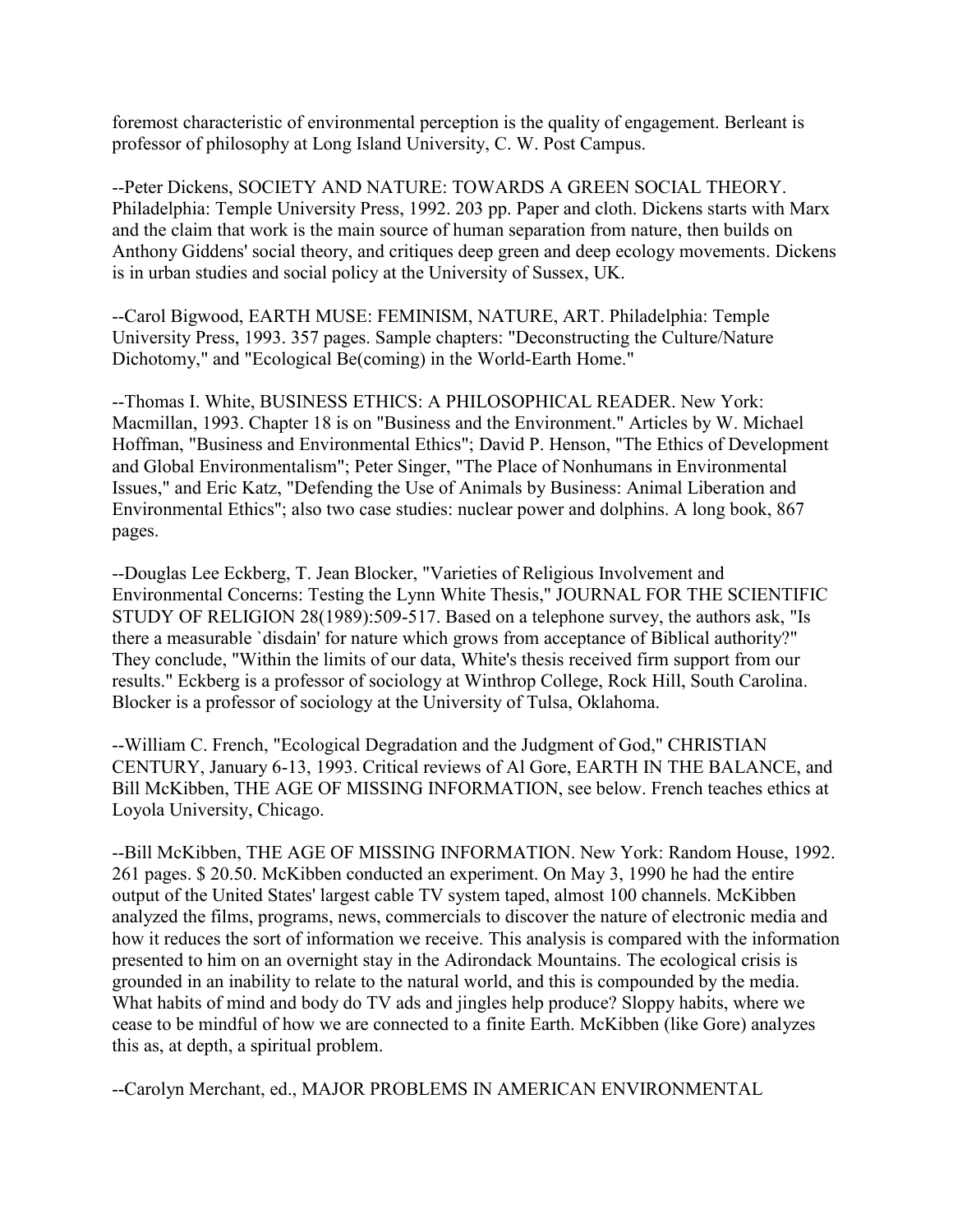HISTORY: DOCUMENTS AND ESSAYS. Lexington, MA: D. C. Heath, 1993. 544 pages. American environmental history from pre-contact Indian times to the present, each illustrated by several primary source documents and essays. Specific regional concerns as well as larger cultural issues including the confrontation between nature and civilization in the nineteenth century. Conservation, pollution, and wilderness preservation. Many dozens of documents over four centuries from the past to the present. With an instructor's manual. Merchant is professor of environmental history at the University of California, Berkeley.

--Samuel I. Zeveloff and Cyrus M. McKell, eds., WILDERNESS ISSUES IN THE ARID LANDS OF THE WESTERN UNITED STATES. Albuquerque: University of New Mexico Press, 1992. \$ 29.95. Details unavailable.

--Barbara K. Rhodes and Rice Odell, A DICTIONARY OF ENVIRONMENTAL QUOTATIONS. New York: Simon and Schuster, 1992. \$ 35.00. 343 pages. 3700 quotations from proverbs, slogans, bumper stickers, speeches, periodicals, scientific papers, and philosophical works. Arranged alphabetically in 143 categories, and within categories chronologically. Ranges from early Greek history through George Bush. Author and subject index.

--Jeffrey A. Sayer, Caroline S. Harcourt, and N. Mark Collins, eds., THE CONSERVATION ATLAS OF TROPIC FORESTS: AFRICA. By the World Conservation Union (IUCN). New York: Simon and Schuster, 1991. 256 pages, 62 maps. \$ 95.00.

--N. Mark Collins, Jeffrey A. Sayer, Timothy C. Whitmore, eds., THE CONSERVATION ATLAS OF TROPICAL FORESTS: ASIA AND THE PACIFIC. By the World Conservation Union (IUCN). New York: Simon and Schuster, 1991. 256 pages, 55 maps. \$ 95.00.

--GEC-O: THE NEWSLETTER OF THE ESRC GLOBAL ENVIRONMENTAL CHANGE PROGRAMME has produced its first two issues, with a circulation of over three thousand. This newsletter reports on the Global Environmental Change program launched in the United Kingdom by the Economic and Social Research Council and is said to be the largest ever UK social science research program ever undertaken on any topic in the UK. The goal is "to take global environmental issues to the heart of the social sciences in the international debate on global environmental change." The Newsletter will appear three times a year. Wye College also offers correspondence courses in environmental policy and management available to students anywhere in the world. For information contact Michael Redclift, Research Coordinator, ESRC Global Environmental Change Programme, Wye College (University of London), Near Ashford, Kent TN25 5AH, UK.

--NATURE-SCIENCES-SOCIêTêS is a new journal produced by the French Centre National de Recherche Scientifique. The Centre with the journal hopes to being about greater interdisciplinary research and action between the natural and social sciences, with application to environmental issues. Papers will be in French and occasionally in English. Contact: Agnes Pivot, NSS Association, GRS/CNRS, Universite Paris X - Bat G, 92001 Nanterre Cadex, France.

--Peter Carruthers, "Brute Experience," JOURNAL OF PHILOSOPHY 86 (1989):258-269. "The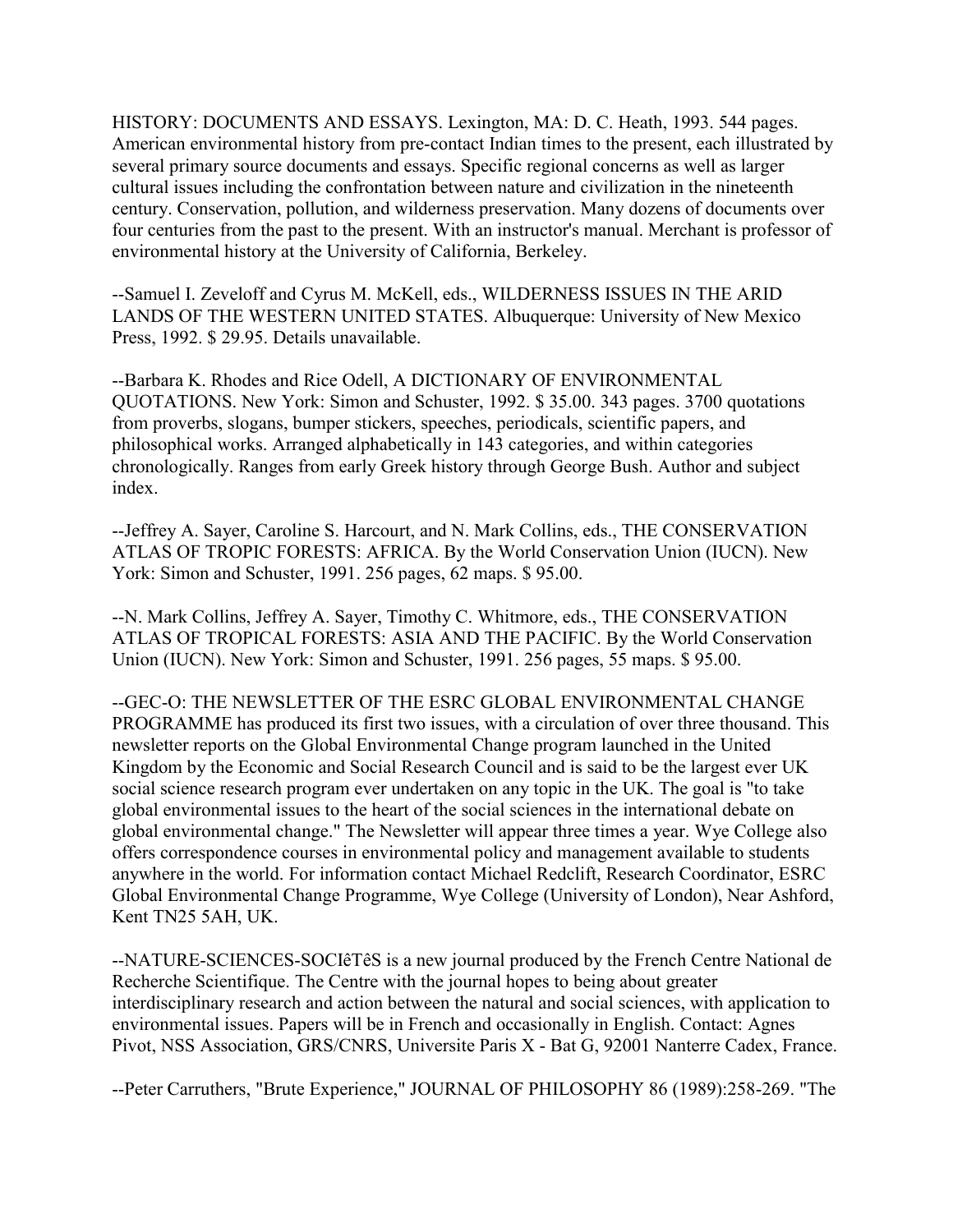question whether brutes have experience has been granted as obvious in recent times, and in one sense of the term `experience' no doubt it is so. But not, I shall argue, in the sense that makes their experience an appropriate object of moral concern." "Many experiences ... do not feel like anything." These are "nonconscious experiences." Only conscious experiences have a distinctive phenomenology, a distinctive feel." Based on "the nonconscious status of most animal experiences," Carruthers concludes that "in the case of brutes: since their experiences, including their pains, are nonconscious ones, they are of no immediate moral concern." "Much time and money is presently spent on alleviating the pains of brutes which ought properly to be directed toward human beings. ... Such activities are not only morally unsupportable but morally objectionable." "And it also follows that there is no moral criticism to be leveled at the majority of people who are indifferent to the pains of factory- farmed animals." Carruthers is at the University of Essex.

--David Rothenberg, IS IT PAINFUL TO THINK? CONVERSATIONS WITH ARNE NAESS Minneapolis: University of Minnesota Press. \$ 16.95 paper. \$ 39.95 cloth.

--Errol E. Harris, ONE WORLD OR NONE: PRESCRIPTION FOR SURVIVAL. Atlantic Highlands, NJ: Humanities Press International, 1993 (June). 176 pages. Paper \$ 15.00. Cloth, \$ 35.00. The one practicable solution is to establish a world authority democratically elected and empowered to enforce a world law. It is imperative that peoples and NGO's unite for the ratification of the Constitution for the Federation of Earth, already drafted by the World Constitution and Parliament Association. Harris is professor of philosophy emeritus at Northwestern University.

--Stephen Jay Gould, "What Is a Species?" DISCOVER, December 1992. "Species are almost always objective entities in nature. ... Species are not arbitrary units, constructed for human convenience, in dividing continua. Species are the real and objective items of nature's morphology. They are `out there' in the world as historically distinct and functionally separate populations `with their own historical role and tendency.' ... Species are unique in the Linnean hierarchy as the only category with such objectivity. ... By grasping the objective status of species as real units in nature ... we may better comprehend the moral rationale for their preservation. You can expunge an arbitrary idea by rearranging your conceptual world. But when a species dies, an item of natural uniqueness is gone forever. Each species is a remarkably complex product of evolution--a branch on a tree that is billions of years old. ... Species are living, breathing items of nature. We lose a bit of our collective soul when we drive species (and their entire lineages with them), prematurely and in large numbers, to oblivion." Gould earlier wrote, "I also appreciate that we cannot win this battle to save species and environments without forging an emotional bond between ourselves and nature as well--for we will not fight to save what we do not love." ("Unenchanted Evening," NATURAL HISTORY, September 1991.

--Martha Rojas, "The Species Problem and Conservation: What Are We Protecting? CONSERVATION BIOLOGY 6(1992):170-178. "There is no agreement on what species are, how they should be delimited, or what they represent. But in conservation science ... species are either treated as types or as evolutionary units." Rojas finds difficulties, both theoretical and practical, with either approach, which result in insufficient protection of biodiversity. Much of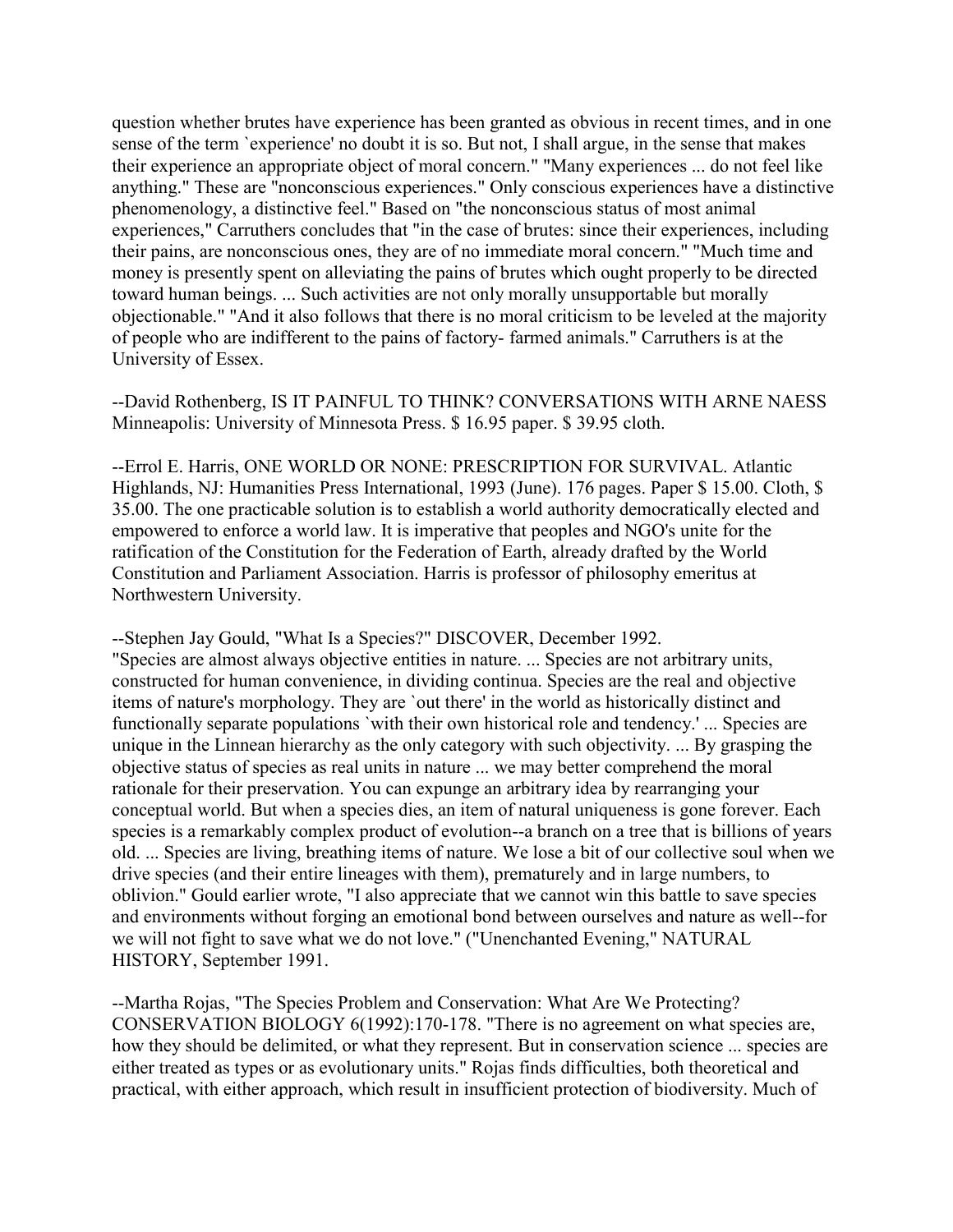the variation that it is desirable to protect may not be registered at the level of species. Rojas is with the Funcaci¢n Natura, Bogata, Columbia. This article should be read as a complement to the Gould article above.

--R. I. Vane-Wright, C. J. Humphries and P. H. Williams, "What to Protect?--Systematics and the Agony of Choice," BIOLOGICAL CONSERVATION 55(1991):235-254. Note that this is a different journal from CONSERVATION BIOLOGY; it is published in the UK. The authors propose an index of taxic diversity. This index is superior to the usual counts of species richness and abundance, because it incorporates factors of taxonomic distinctness and information encoded by cladistic relationships. Two species of rats contain less taxic diversity than a one species of rat and a panda. The index also gives attention to faunal and flora regions from which diversity originates. The index can be quantitatively expressed. Such an approach can be of vital importance in deciding what to protect and how to protect it, especially where we cannot protect everything and often have to act swiftly. The authors are with the Biodiversity Programme, Departments of Botany and Entomology, The Natural History Museum, London.

--Evernden, Neil, THE SOCIAL CREATION OF NATURE. Baltimore: Johns Hopkins University Press, 1992. More information later.

--Elinor Ostrom, GOVERNING THE COMMONS: THE EVOLUTION OF INSTITUTIONS FOR COLLECTIVE ACTION. New York: Cambridge University Press, 1990.

--David Crocker, "The Hope for Just, Participatory Ecodevelopment in Costa Rica," in SOCIALE ARBEIT UND INTERNATIONALE ENTWICKLUNG, eds. Gregor Sauerwald, Wigbert Flock, and Reinhold Hemker (Munster, Hamburg: Lit Verlag, 1992), pp. 121-134. The social democratic developmental model in Costa Rica has been replaced by a neoliberal development emphasizing free trade. Both models have their drawbacks and down sides. A better model emphasizes (1) the satisfaction of basic human needs, (2) democratic selfdetermination, (3) environmental respect, and (4) the equal opportunity for personal selfrealization. Costa Rica has the best chance of any Latin American country to become a model for blending harmony with the environment and development. Crocker is professor of philosophy at Colorado State University.

--David Crocker, "Functioning and Capability: The Foundations of Sen's and Nussbaum's Development Ethic," POLITICAL THEORY 20 (1992):584-612. Amartya Sen and Martha Nussbaum base a sustainable development ethic on a "capability ethic," which has advantages over an emphasis on economic growth, commodity production, or meeting basic human needs.

--N. Taylor Gregg, "Sustainability and Politics: The Cultural Connection," JOURNAL OF FORESTRY 90(1992)(no. 7, July):17-21. "To major questions have emerged from the current crisis over forest management practices. While much of the argument justifiably seems to have concerned whether we have the scientific knowledge and techniques to manage wisely, a more fundamental question remains: `Manage for what?' ... Foresters can probably manage for whatever values the public wants--but the current problem lies in achieving a consensus for what those values are. ... There is also a lack of value consensus within the profession itself, as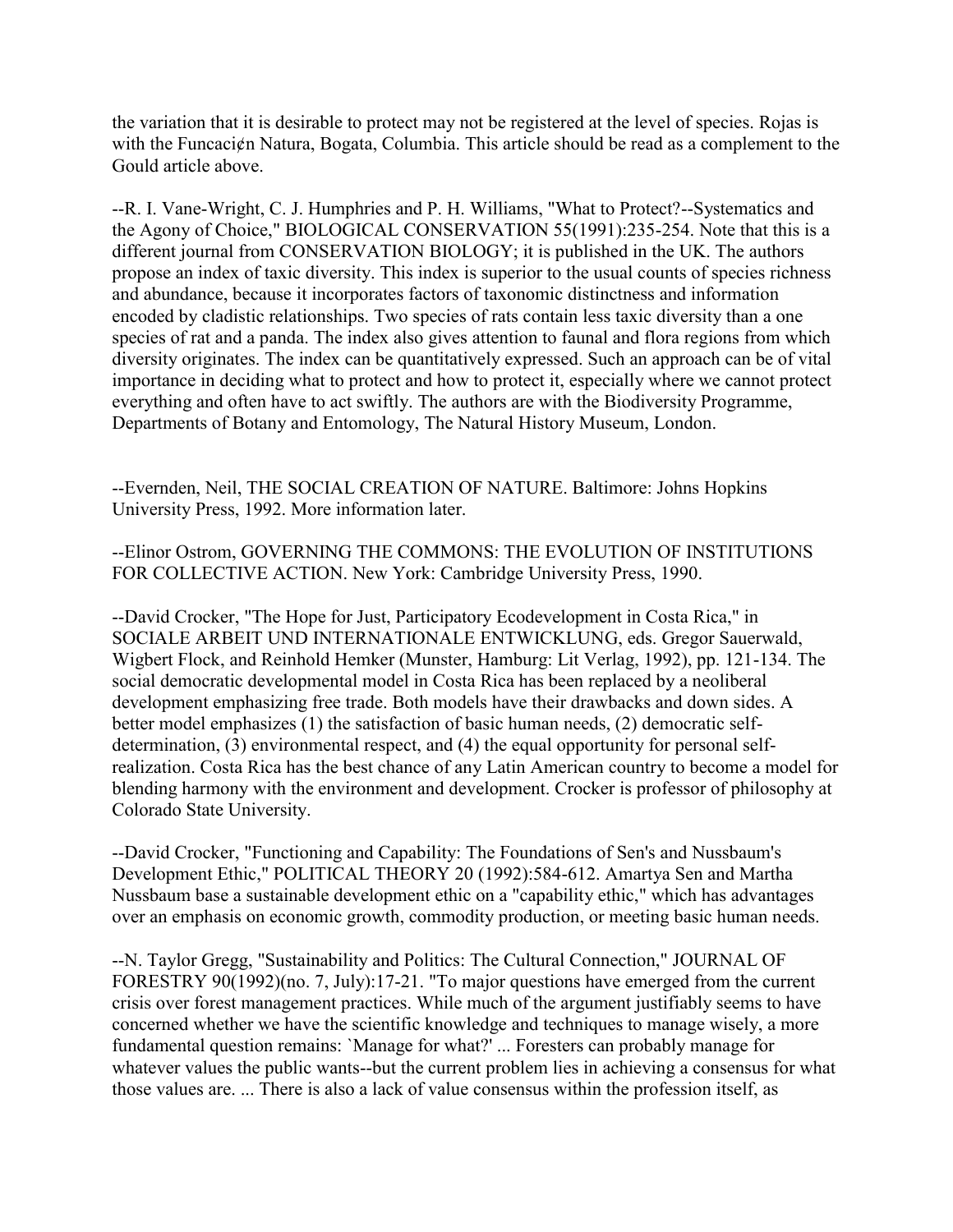evidenced by the ongoing debate within the Society of American Foresters over the appropriate substance of a land ethic canon." The SAF has subsequently adopted a land ethic canon, see below. Includes discussion of a survey of the value systems of professional foresters. Gregg is former editor of the JOURNAL OF FORESTRY.

--Lynton Keith Caldwell and Kristin Shrader-Frechette, POLICY FOR LAND: LAW AND ETHICS. Lanham, MD, Rowman and Littlefield, and Lanham, MD: University Press of America, 1992. \$ 24.95 paper. \$ 67.50 cloth. A survey of the problem that have arisen from environmentally counterproductive land policies and use. The authors challenge traditional justifications for property rights and land use. California agricultural land and Appalachian coal land are used as case studies. Caldwell is professor emeritus of political science at Indiana University. Shrader-Frechette is professor of philosophy at the University of South Florida.

--Kenneth D. Frederick and Roger A. Sedjo, eds., AMERICA'S RENEWABLE RESOURCES: HISTORICAL TRENDS AND CURRENT CHALLENGES. Washington, DC: Resources for the Future, 1991. 296 pages. Chapters on water, forests, rangeland, cropland, wildlife, outdoor recreation. With particular attention to sustainable development. A frequent theme is that private ownership of resources provides the best resource protection and management. Most of the authors are researchers on the staff of Resources for the Future (RFF), a non-profit organization working since 1952 to promote development, conservation, and use of natural resources.

--David Rothenberg, "The Greenhouse from Down Deep: What Can Philosophy Do for Ecology?" PAN ECOLOGY 7(no. 2, Spring, 1992):1-3. "The philosopher of ecology can only implore you to try to conceive of your self and your purpose not in opposition to an environment which is beginning to fight back, but through the surrounding world which may support us forever if we learn to base our cultures upon ideals that allow the earth to flourish." "It is the idea of nature independent of humanity which is fading, which needs to be replaced by a nature that includes us, which we can only understand to the extent that we can find a home in the enveloping flow of forces which is only ever partially in our control. ... There is no such thing as a pure, wild nature, empty of human conception. The moment we identify it as such, it becomes ours! The minute we call some area of the earth separate from our influence, we are putting human constraints on the environment. We are blocking it out. It is a human thing. Wilderness is a consequence only of a civilization that sees itself as detached from nature. ... This a romantic, exclusive and only-human concept of a nature pure and untrammeled by human presence. It is THIS idea of nature which is reaching the end of its useful life." Rothenberg is professor in the Department of Humanities, New Jersey Institute of Technology.

--Betsy Carpenter and Bob Holmes, "Living with Nature," U. S. NEWS AND WORLD REPORT, November 30, 1992. Story on Edward O. Wilson's urgent defense of biodiversity. Wilson says, "Wilderness settles peace on the soul because it needs no help; it is beyond human contrivance. Wilderness is a metaphor of unlimited opportunity, rising from the tribal memory of a time when humanity spread across the world ... godstruck, firm in the belief that virgin land went on forever." With the loss of wild nature, "we face an enormous psychological and spiritual loss." We "court spiritual disaster."

--Richard J. Lambert, "Rethinking Productivity: The Perspective of the Earth as the Primary Corporation," POPULATION AND ENVIRONMENT: A JOURNAL OF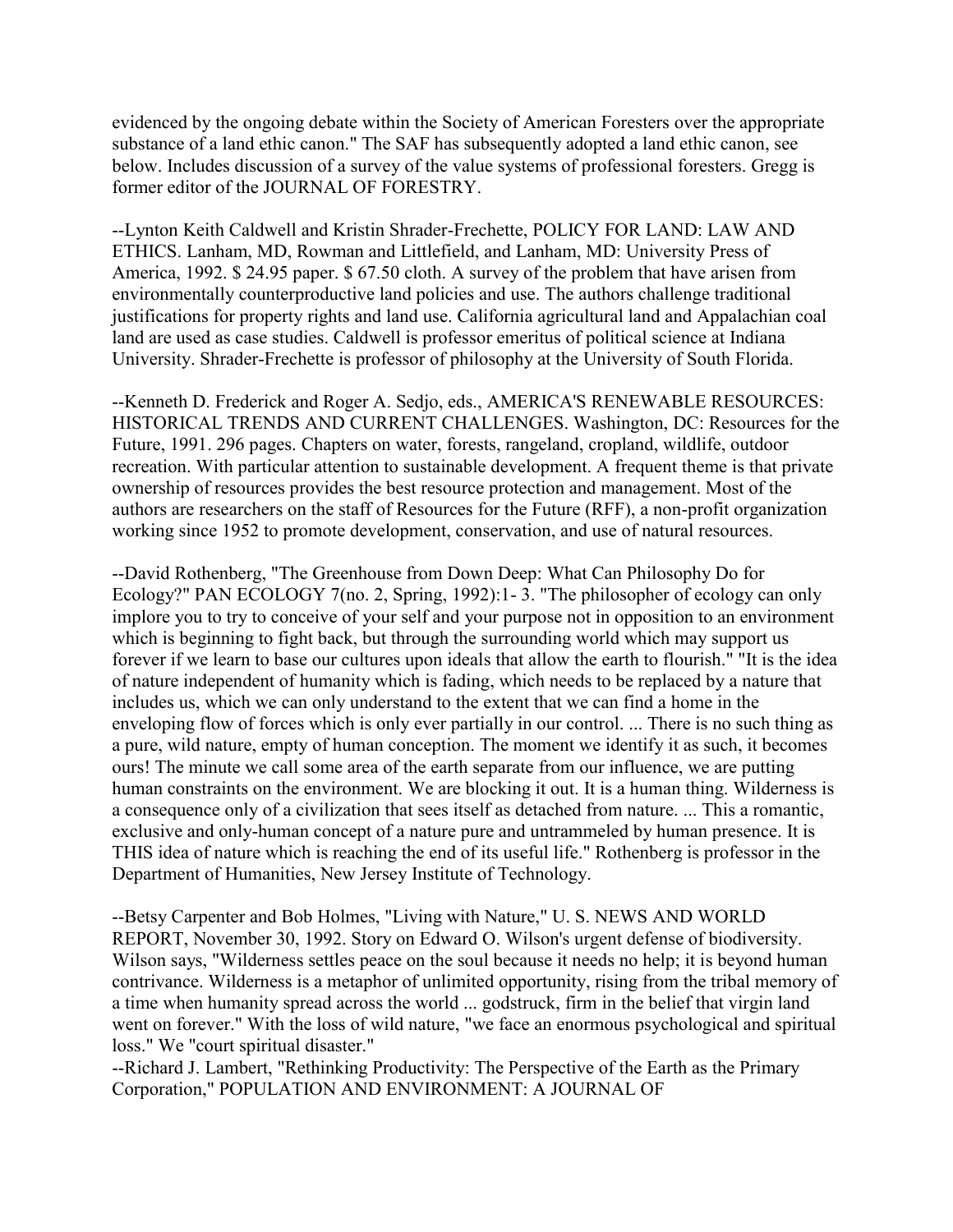INTERDISCIPLINARY STUDIES 13(1992): 193-208. Ten guiding principles to guide an ecological consciousness, with each of these used to reinterpret the primary locus of productivity as Earth. Lambert is with Productivity Breakthrough, Inc., in Scarsdale, NY.

--Ladelle McWhorter, ed., HEIDEGGER AND THE EARTH: ISSUES IN ENVIRONMENTAL PHILOSOPHY. Six essays. Samples: "Heidegger and Ecology," "The Strange Uncanniness of Human Being on Earth; "Meeting and Place." McWhorter is professor of philosophy at the University of Richmond, Virginia.

--Patti K. Sinclair, E FOR ENVIRONMENT: AN ANNOTATED BIBLIOGRAPHY OF CHILDREN'S BOOKS WITH ENVIRONMENTAL THEMES. R. R. Bowker. 292 pages, \$ 39.95. Of special interest to elementary school teachers, environmental educators, librarians, parents, and those interested in teaching environmental ethics to children. Covers a wide range of material, from picture books that help instill in young readers a sense of wonder at the natural world, on through meatier nonfiction and fiction for older children. Author, title and subject indices, as well as a list of environmental classics for older students and adults. Harcourt Brace Jovanovich has launched a series of children's books dedicated to promoting ecological awareness: Gulliver Green Books.

Recent thesis:

Robert L. Chapman has completed at Ph.D. dissertation, "Values Beyond Culture: A Study in Environmental Axiology," at Fordham University, Bronx, NY, under Elizabeth Kraus. The central argument is that nature posses non-instrumental value. The arguments are mainly aesthetic and favorably supplement a purely ethical approach to environmental value. Chapman is now adjunct assistant professor at Pace University, New York, New York, where he is teaching environmental ethics and establishing a degree program in environmental studies.

Recent theses at Colorado State University:

--J. Douglas Daigle, THE ROLE OF A PLANETARY NARRATIVE IN ENVIRONMENTAL ETHICS, Spring 1993. Narrative as forming the larger unitary framework in which to understand nature and the human place in nature, with a sense of present crisis in the planetary store. The concluding chapter is on oceans interpreted as the common heritage of humankind and their role in contributing to a sense of global history.

--Marguerite S. E. Forest, OUGHT AND CAN IN ENVIRONMENTAL ETHICS: ETHICAL EXTENSIONISM AND MORAL DEVELOPMENT, Summer 1992. Extending the range of moral concern from humans to animals to plants to ecosystems, compared with stages in moral development. The position of J. Baird Callicott fails because the full sequence of stages has not been developed. Lawrence Kohlberg's concept of justice is inadequate because it is anthropocentric and not holistic and ecosystemic. Carol Gilligan's caring orientation integrates the needed holistic environmental ethics and the more advanced moral stages.

Jeanne-Marie Bartas, THE TALE OF THE STARRY HEAVENS ABOVE AND THE MORAL LAW WITHIN: KANT'S AESTHETIC THEORY. Kant's aesthetic theory as a basis for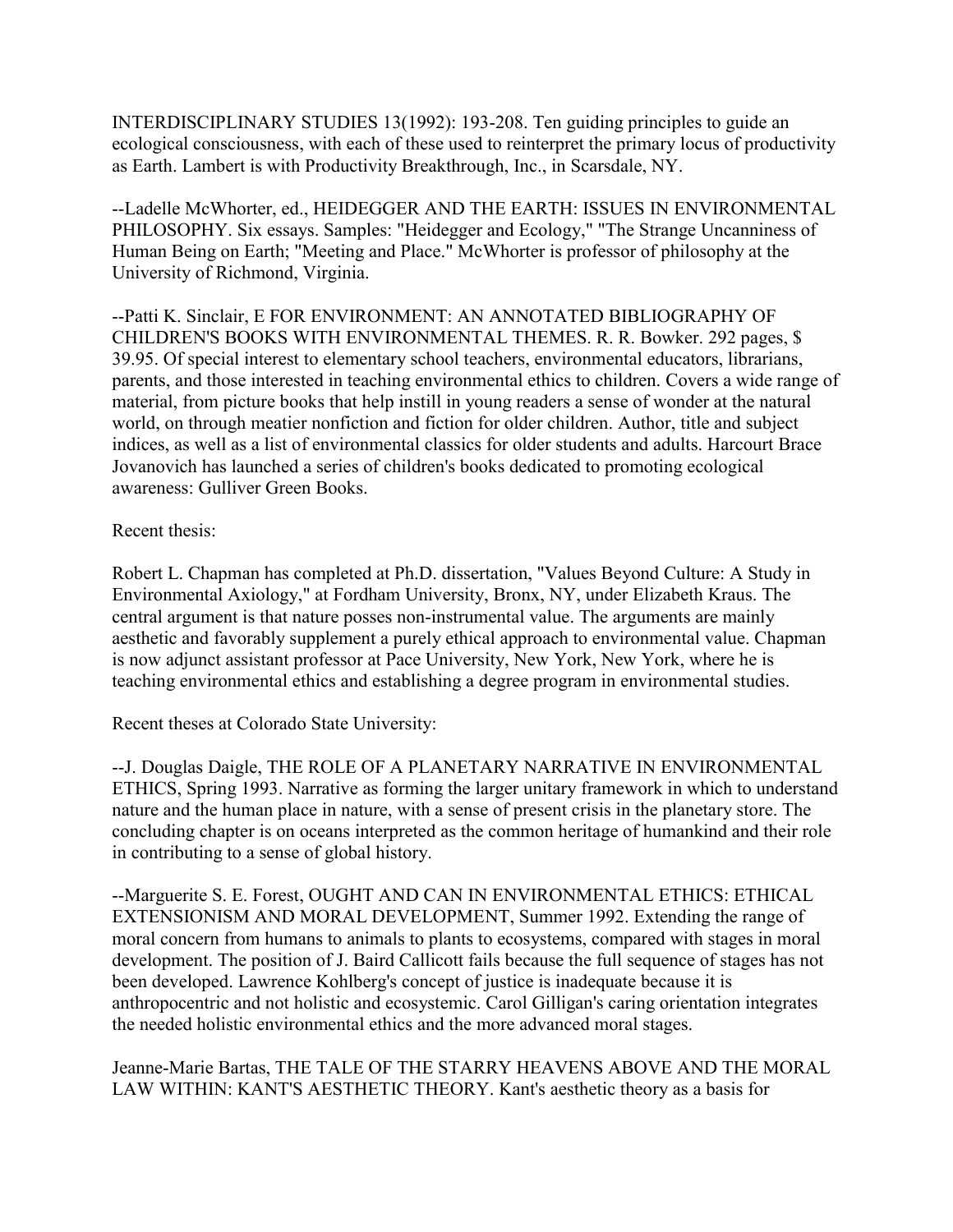environmental ethics. Completed spring 1992.

Christopher J. Preston, REINTEGRATION WITH NATURE: AGAINST DUALIST METAPHYSICS. Cartesian metaphysics separates humans from nature; both environmental philosophy and environmental science (especially Barbara McClintock) offer possibilities for metaphysical reintegration with nature. Completed fall 1992.

### **Videotapes and media**

MONKEY ISLAND. Rhesus macaques on Cayo Santiago, an island off Puerto Rico. 50 minutes. Aired on PBS November 15, 1992. Produced by Paneikon for Nature and WNET, New York. In 1938 scientists from Columbia University brought 400 macaques here from India, originally as experimental animals, but they have been essentially feral for half a century, now 1200 animals, with a flourishing population, often studied as a laboratory in primate behavior. Based on the research of John Berard. Excellent photography, especially of the young, also of some standoff fights between groups. Berard claims that former ideas about male dominance structuring the society are in error and that the females structure the society. The narrator has much tendency to anthropomorphize, especially sexual behaviors. Makes an interesting case history in feral populations, also in "animal virtues" if such exist. The narration draws some hesitant parallels between macaque and human behavior, but thinks it is beyond science to know how deep these parallels go. For availability contact WNET and Nature, 356 West 58th St., NY, NY 10019. Phone 212/560-2000.

SLAVES TO THE QUEEN. Wasps and Bees. 50 minutes, produced for BBC, 1992, by Steve Nichols, Kevin Flay director, in cooperation with University Museum, Oxford. Aired on PBS on Nature, November 29, 1992. Good photography. Rampant anthropomorphism, really a classic example of extrapolating human moral behaviors into wasps and bees, and can be useful in this connection. Supposedly the narrators and producers know better, but do this anyway as an attention-getting device. The queen injects drugs into the workers to keep them forever her slaves; they are forced to obey, dominated by her, condemned to a life of hard labor, and on and on. There are also some horror stories, supposedly, the wasp larvae feeding inside on the helplessly paralyzed caterpillars, and so forth. For availability contact WNET and Nature, 356 West 58th St., NY, NY 10019. Phone 212/560-2000.

WAKE UP, DOROTHY! 19 minute VHS for elementary and junior high youth in contemporary rap music style. Dorothy learns to care for creation. Produced by the Evangelical Lutheran Church in America, available from Augsburg Fortress for \$ 9.95. Phone 800/328-4648.

A RIVER RUNS THROUGH IT. Robert Redford's film based on Norman Maclean's novella about Montana, fly fishing, and families. The film captures the wonderful sense of place in Montana and conveys the art and ethic of fly fishing, handed down from generation to generation. The sense of belonging on the land is interwoven with the loves and tragedy of a Montana family. "In the end all things merge into one, and a river runs through it." The film is set in the 1920's on the Blackfoot River in Montana, but that river is now so heavily polluted by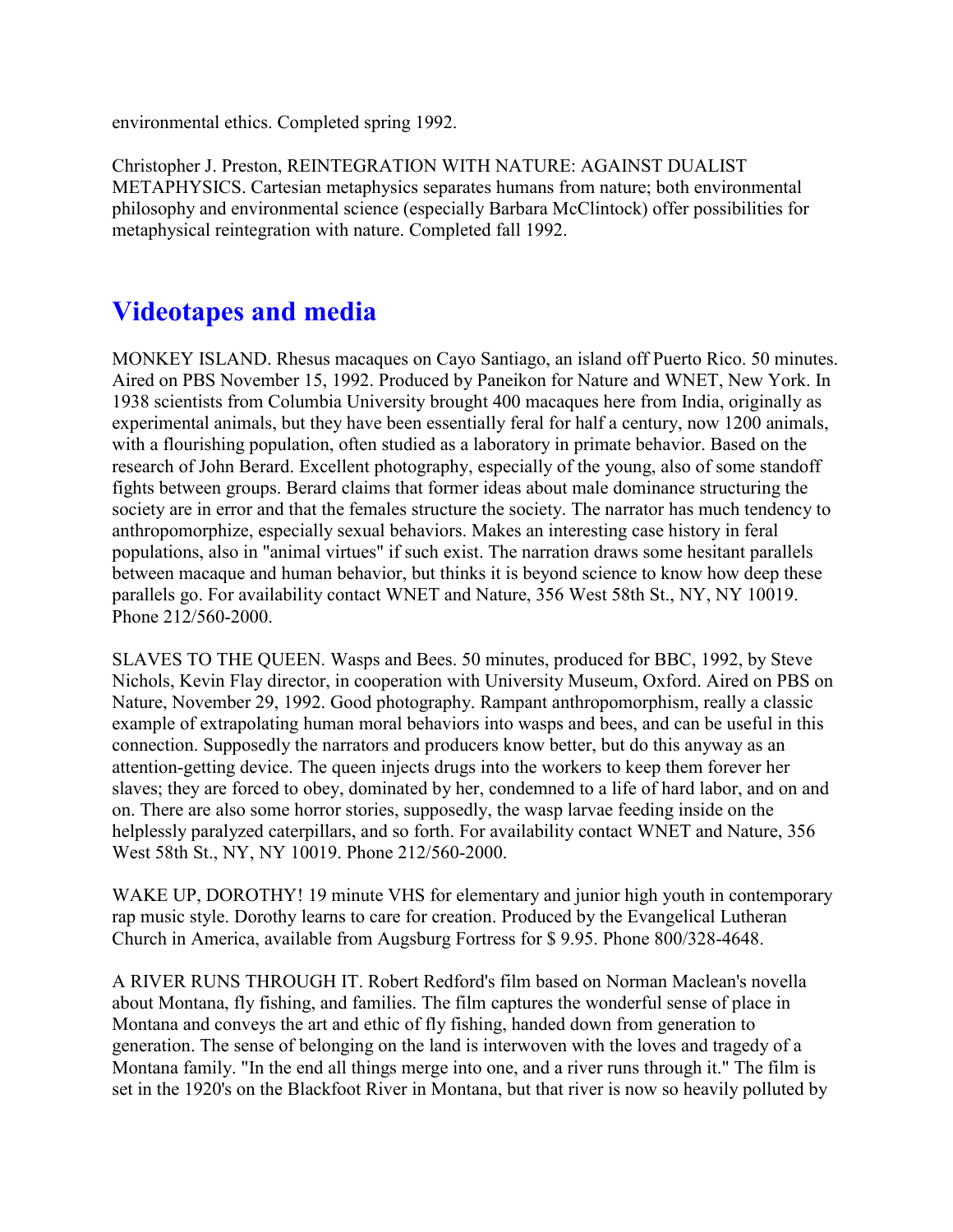mining wastes and runoff from large clearcuts that the once pristine waters now fail to support a healthy trout fishery. The movie makers had to film to story instead on the Gallatin and Yellowstone Rivers. For another of Maclean's works, see YOUNG MEN AND FIRE in the recent books section.

CARETAKERS OF THE PLANET EARTH: THE NATIVE AMERICAN TRADITION AND THE VIEW FROM SPACE. A videoconference tentatively scheduled for broadcast April 2 on the satellite network, and free to community colleges (and others?) who are in certain videoconference networks. The space age experiences of astronauts, video footage from NASA archives are to be interpreted against the background of native American worldviews. Produced by the Louisiana Education Resource Network (though there seem to have been some problems in production). For information, call 318/674-3444. Another number is 800/525-4950.

### **Issues**

The United States goes green. There are almost 10,000 environmental groups in the United States. The twenty largest can raise one billion dollars a year. The National Wildlife Federation, with 5.3 million members has a larger budget than the United Nations Environmental Programme. New laws require governments, businesses, and others to spend more than \$ 100 billion a year on pollution control. Most school districts now include environmental studies in their curricula. Politicians at all levels are feeling the influence of an environmentally motivated public. Al Gore is seen as a top environmental spokesman and the Clinton-Gore administration is expected to be especially friendly to the cause. Main problem areas: endangered species, toxic waste disposal, cleaner air and water, and environmental relief for the politically and economically disenfranchised. Special report in THE CHRISTIAN SCIENCE MONITOR, January 12, 1993, with stories overviewing the mainline environmental groups, grass-roots organizations, counter-movements reacting to save jobs, business cleaning up its act, and an interview with Al Gore. A Cabinet level Secretary of the Environment now seems likely.

The Society of American Foresters has adopted a new land ethic statement. Termed a "land ethic canon," the statement was approved by 77% of those voting by mail referendum ballot last fall, about 6,000 of the 12,000 members of the Society, or a 3 to 1 margin. The new ethic reads, with the new language underlined:

STEWARDSHIP OF THE LAND IS THE CORNERSTONE OF THE FORESTRY PROFESSION. The purpose of these Canons is to govern the professional conduct of members of the Society of American Foresters in their relations with THE LAND, the public, their employers, including clients, and each other as provided in Article VIII of the Society's Constitution. Compliance with these Canons DEMONSTRATES OUR RESPECT FOR THE LAND AND OUR COMMITMENT TO THE WISE MANAGEMENT OF ECOSYSTEMS, AND ensures just and honorable professional and human relationships, mutual confidence and respect, and competent service to society. (Preamble)

A MEMBER WILL ADVOCATE AND PRACTICE LAND MANAGEMENT CONSISTENT WITH ECOLOGICALLY SOUND PRINCIPLES. (Canon I)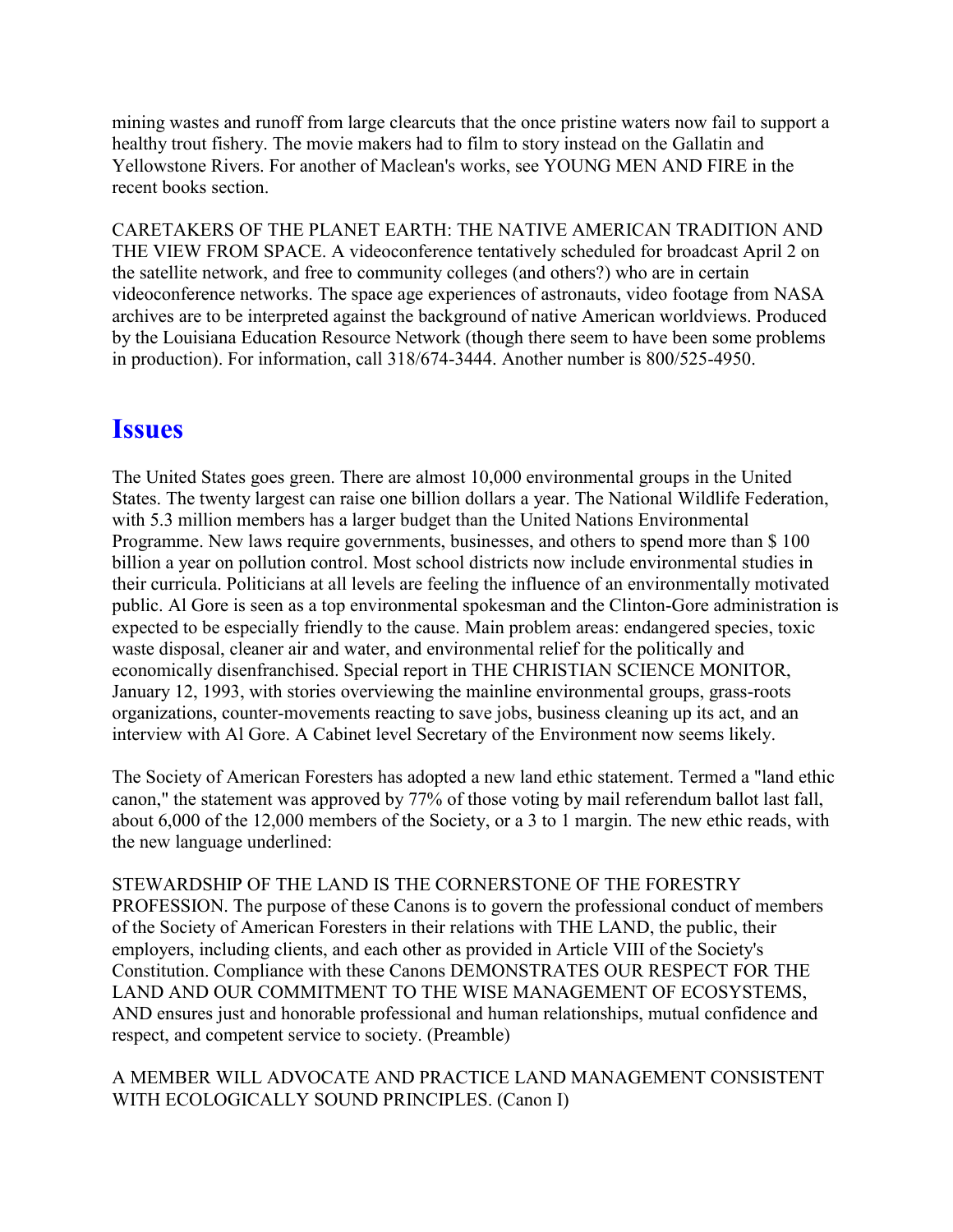Raymond S. Craig, a forester with the Oregon Department of Natural Resources, was the chair of the SAF Land Ethic Task Force. For discussion see two interpretive articles, "Further Development of a Land Ethic Canon," JOURNAL OF FORESTRY, January 1992, and "Land Ethic Canon Proposal: A Report from the Task Force," August 1992. Another relevant paper is "Biological Diversity in Forest Ecosystems: A Position of the Society of American Foresters," February 1992.

Craig explains, "Most foresters aren't comfortable with espousing philosophy! We don't usually use words like "respect" and "love" in our everyday work. Yet foresters invariably use these words when asked to explain how they feel about the forest, particularly when discussing the reasons that led them to choose this profession." "The challenge lies in expanding out role beyond commodity production to embrace management in consideration of other values." Foresters now follow the imperative of Leopold "to value all components of ecosystems, without regard to their usefulness to humans, because all components have intrinsic value. As we manage lands, those values must be considered in our decisions" (Report from the Task Force). Craig expressed his hope that "the land ethic would permeate the soul of the (SAF) organization. It becomes a part of all that professional foresters represent and what they say." Opponents objected that there was an inherent conflict between the new land ethic canon and existing canons that demand loyalty to employers and clients. A proposed canon that read "A member will manage land for long- term sustainability using ecologically sound principles," was withdrawn after repeated objections that what was to be sustained was unclear.

Carl Sagan was the keynote speaker at the Society of American Foresters annual conference, October 26-29 in Richmond, Virginia. He portrayed Earth from space, and what remote sensing would reveal about changes in the green cover, resulting from deforestation, pollution, atmospheric changes, encouraging foresters to think globally about how forests figure into biosphere health. He spoke for an hour and was questioned another hour.

Black bear hunting. Colorado voters approved a ban on spring bear hunting (when sows may have cubs), as well as a ban on bear hunting with dogs or with bait, in a public referendum in the November election. The vote was 85% to 15% for the ban, about 2.1 million to about 370,000. Only two of the fifty states remain that permit all three.

Scientific collecting and endangered species. Ornithologists in Somalia discovered a new species of shrike, captured the only specimen seen, caged it, studied it for some months, took blood samples and feathers for DNA analysis, but refused to kill it, and released it back into the wild. They named the species LANIARIUS LIBERATUS, to emphasize that the bird was described from a liberated individual. There is no type specimen, or, rather, the type specimen is still out there somewhere in the wild. Nigel Collar, of the International Council for Bird Preservation, Cambridge, England, said, "I have no concern at all, absolutely no concern at all it was the right thing to do. It was totally and absolutely the right thing to do."

But systematists and museum curators have complained. Storrs L. Olson, curator of birds at the National Museum of Natural History at the Smithsonian, says, "It's sentimentality getting in the way of good science. It's not rational. It's not logical." "We have standards. And there is reason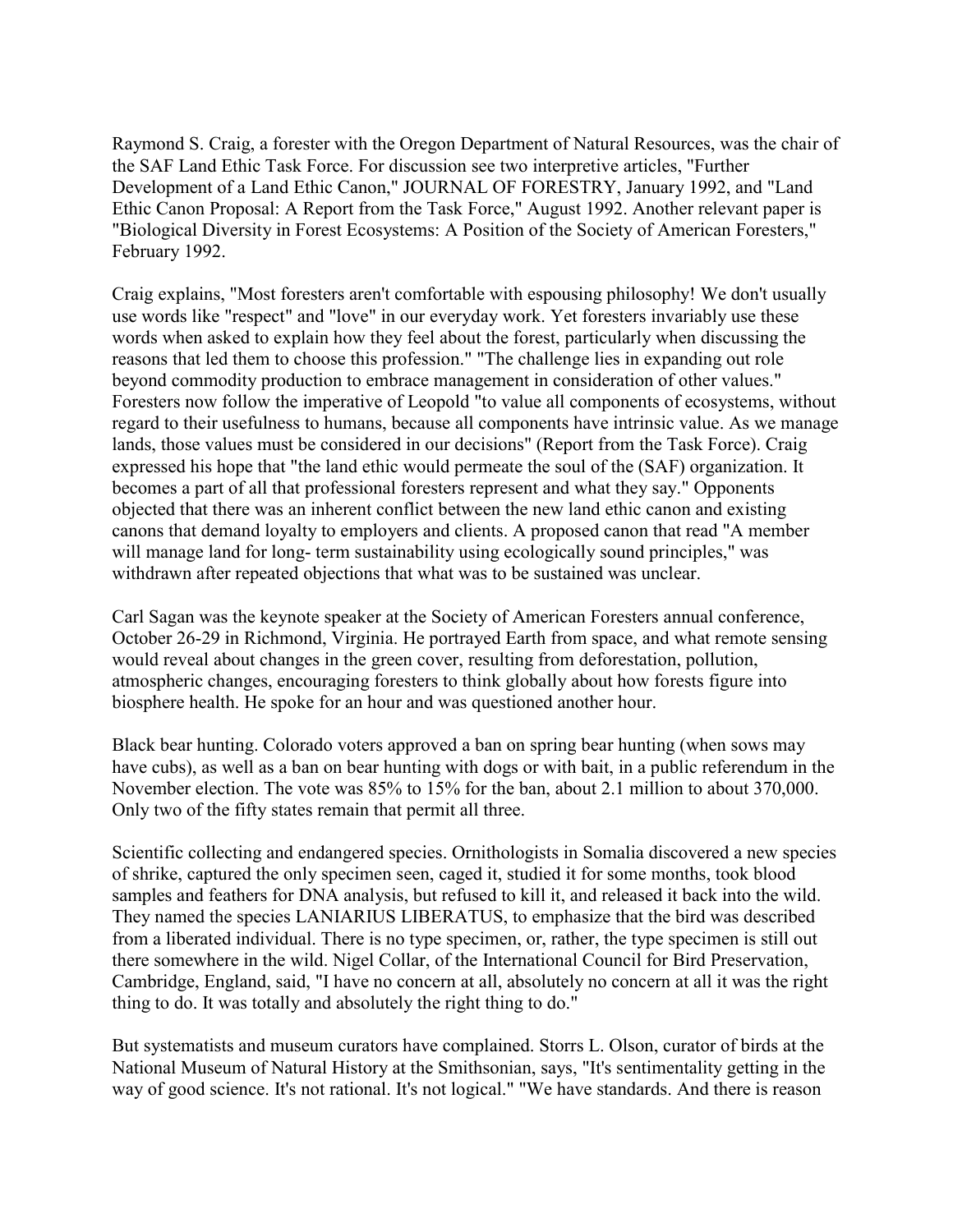for the standards." There is nothing left to study the species, no skin, no skeleton, no anatomy. We don't know the gut length. We don't even know now what questions we might want to ask of a preserved specimen a hundred years hence. Scott Lanyon, head of the division of birds at the Field Museum of Natural History in Chicago, says that it is time for systematists to take a stand. "If we don't respond to this kind of action, then others will feel that it's all right. This is a step backwards." Richard Banks, a bird systematist with the U. S. Fish and Wildlife says the trend away from traditional preservation is growing. "There were two or three instances within the last several years of people publishing photographs of birds, describing new species with nothing more to serve as a specimen. I think that it's bad business, bad science. It's not science at all to describe a species on the basis that they did and without anything to serve as a type specimen."

Meanwhile, some mammalogists, good scientists, discovered an unknown and rare shrew, named it CROCIDURA DESPERATA, "to point out the desperate situation of the new species," and then killed the only two individuals they had found for specimens. These events come on the heels of Robert Loftin's timely analysis of the morality of scientific collecting in ENVIRONMENTAL ETHICS, Fall 1992. Story in NEW YORK TIMES, April 28, 1992. (Thanks to Kevin Eddings, Harrison, NY.)

The Today Show featured Africa the week of November 16-20, with considerable attention to wildlife conservation, also to the tradeoffs between development and conservation. Bryant Gumbel, the leading host, had worked on the various episodes for six years, which were intermixed with live coverage from Hwange National Park in Zimbabwe and from Victoria Falls. The co-host was Katie Couric. Some memorable scenes and issues: culling 5,000 impalas in the face of drought and for food for local peoples; mercy-killing an elephant calf, dying from lack of water and food; burning ivory as part of the ban on the sale of ivory; a shoot-to- kill policy to prevent elephant poaching; de-horning a rhinoceros, lest it be killed by poachers, old films of Teddy Roosevelt as a safari hunter; Masai tribesmen draining blood from cattle and drinking it. There were balanced discussions of wildlife for tourism versus the interests of native peoples, overpopulation, overgrazing, deforestation, dam-building, desertification, misguided environmental policies, colonial exploitation, and other issues. Many marvelous wildlife photography scenes.

World's biggest, oldest organism? A fungus, ARMILLARIA BULBOSA, that occupies over thirty acres has been located in Michigan, confirmed by the fact that samples taken from all portions of it are genetically identical. From growth rates, it is estimated to be between 1,500 and 10,000 years old.

Christopher Columbus and the environmental crisis. Kirkpatrick Sale claims that Columbus' discovery "enabled Europe to accumulate wealth and power previously unimaginable" fueling modern civilization and "most significant, it enabled humanity to achieve, and sanctify, the transformation of nature with unprecedented proficiency and thoroughness, to multiply, thrive, and dominate the earth as no single species ever has, altering the products and processes of the environment, modifying systems of soils and water and air, altering stable atmospheric and climatic balances, and now threatening, it is not too much to say, the existence of the earth as we have known it and the greater proportion of its species, including the human." Kirkpatrick Sale, THE CONQUEST OF PARADISE (New York: Alfred Knopf, 1990), p.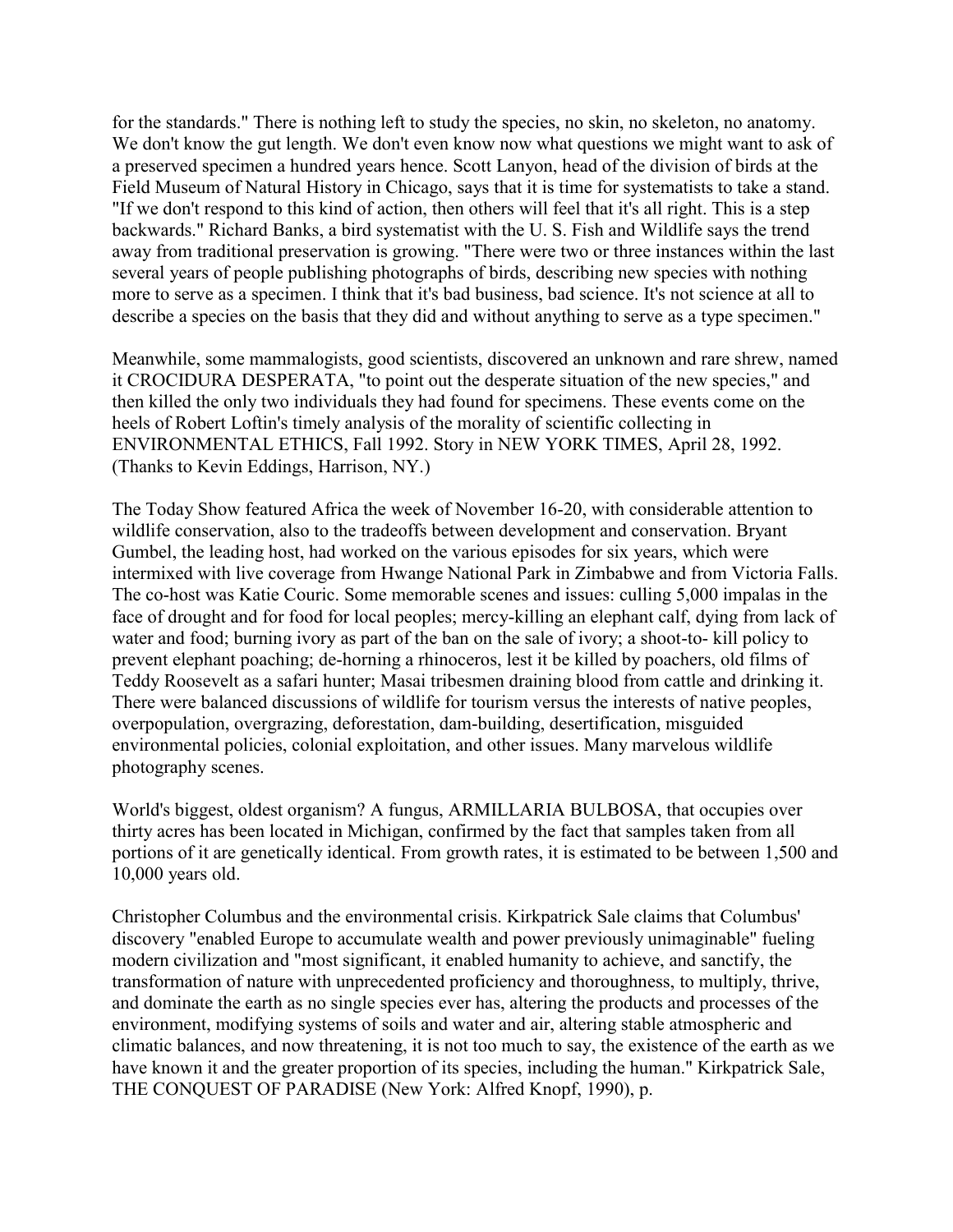A recent Gallup Poll, "The Health of the Planet Survey," in 22 nations finds that more than half of the persons surveyed in 19 of the 22 countries hold that protecting the environment should take precedence over economic growth. Nations range from a high of 77% in Denmark to a low of 36% in Bolivia. In the United States 59% so prefer and the United States is in the bottom half of the nations surveyed. Brazil, Mexico, Uruguay, Korea, and Chile have larger percentages that the United States. The United Kingdom preference is 56%. The survey in detail is available, among other places, from the North American Conference on Religion and Ecology, 5 Thomas Circle NW, Washington, DC 20005.

Facing a lawsuit from environmental groups, the Bush Administration agreed in mid-December to increase plant and animal protection by 53%, increasing the number of endangered plants and animals afforded federal protection to roughly 1,150 from 749 today by 1997. The government will designate about 100 species a year from protection, double the rate over recent years. The agreement also requires a preliminary study of 900 species by September 30 of this year. About 90% of the new species are expected to be in Hawaii, California, the Pacific Northwest and the desert Southwest. Story in DENVER POST, December 16, 1992.

Connecticut joins several other states in putting biological conservation on the automobile license tags. "Preserve the Sound" (the Long Island Sound) is available on special plates. Maryland continues with its "Treasure the Chesapeake," and similarly in other states.

# **Recent and Upcoming Events**

--January 8-10. American Society for Christian Ethics, Savannah Georgia, with sessions on environmental ethics from a Christian perspective. Details earlier.

--February 11-16. American Association for the Advancement of Science, Boston, with ISEE panel on "The Scientific Foundations of Environmental Ethics." Details earlier.

--February 15-17. "Education for Environmental Competence," in Singapore. Details earlier.

--March 15. Lecture and sessions on environmental ethics at University of Guelph, sponsored by Department of Philosophy, led by Holmes Rolston. Contact Michael Ruse, Department of Philosophy, University of Guelph, Guelph, Ontario N1G 2W1, CANADA.

--April 10. Eric Katz, "Ethics, Earth, and Technology: Nature as a Moral Category," April 10, 1993, in the series BOSTON COLLOQUIUM FOR THE PHILOSOPHY OF SCIENCE. Details earlier.

--April 14-17. Knowing God, Christ, and Nature in the Post- Postivistic Era, University of Notre Dame, Notre Dame, ID. Contact: Center for Continuing Education, University of Notre Dame,

4.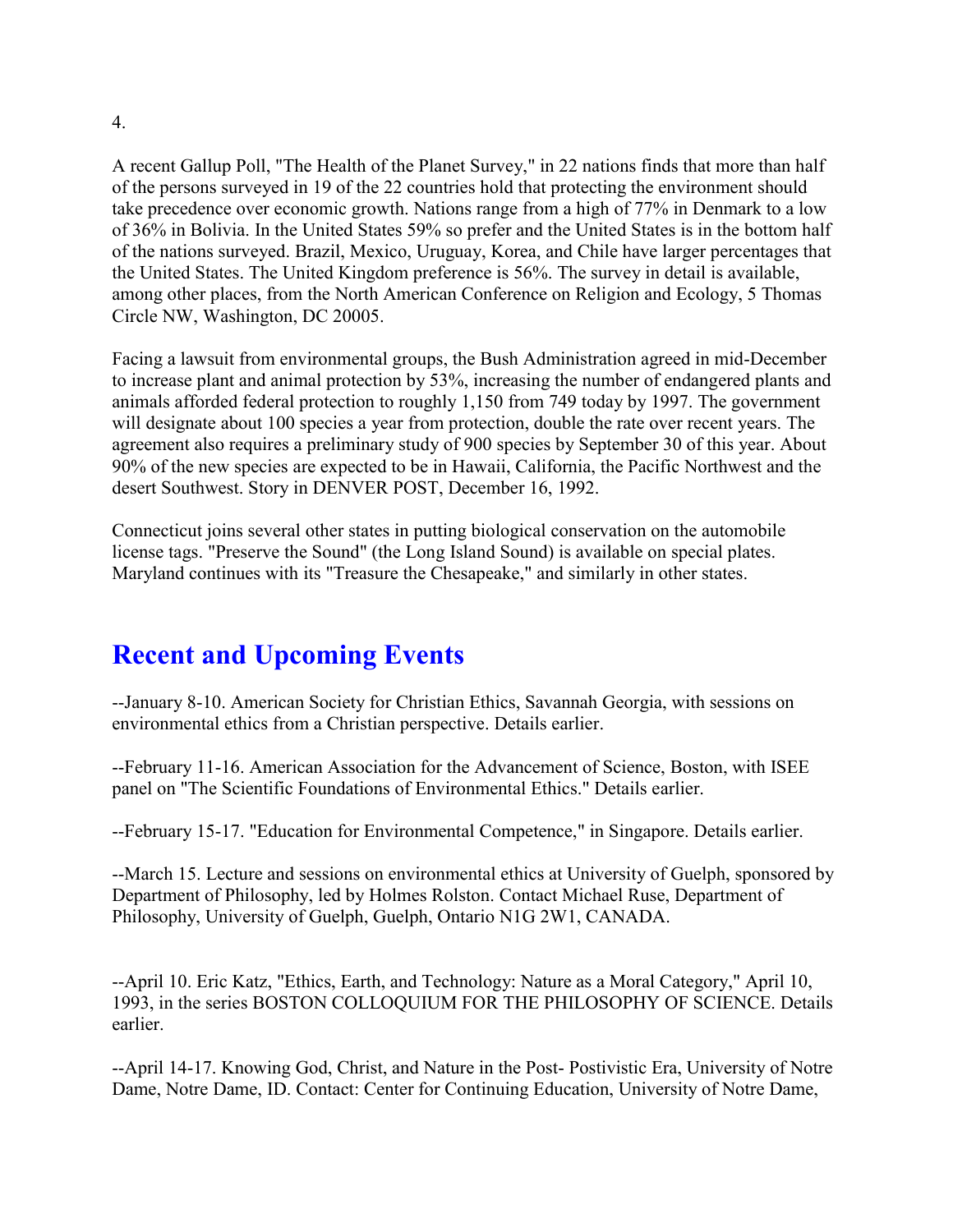Notre Dame, ID 46556. Phone 219/239-6691.

--April 29-May 2. Eastern Communication Association Convention at New Haven, CT. The theme is "Earthtalk: Saving our Planet and Our Selves Through Communication Empowerment." Contact Thomas L. Veenendall, Department of BSCDT, Montclair State College, Upper Montclair, NY 07043. Phone 201/893-5193. (Thanks to Mary McAfee, Colorado Division of Wildlife)

--May 21-23. "Technology and Ecology," VII Biennial Congress of the Society for Philosophy and Technology, Valencia, Spain. Eric Katz is a speaker. Contact: Larry Hickman, Department of Philosophy, Texas A & M University, College Station, TX 77843- 4237.

--May 24-26. National Association of Environmental Professionals, Raleigh, NC, North Raleigh Hilton and Convention Center. Theme: "Current and Future Priorities for Environmental Management."

Papers are invited. Contact: National Association of Environmental Professionals, 5165 MacArthur Boulevard, NW, Washington, DC 20016.

--June 7-July 16. The American West: Environment and History, 1993 National Endowment for the Humanities, Summer Seminar for College Teachers. Donald Worster, Director, University of Kansas, Lawrence. Twelve participants will receive a stipend of \$ 3,200. Apply by March 1 to Professor Donald Worster, The American West Seminar, Hall Center for Humanities, 211 Watkins Home, The University of Kansas, Lawrence, KS 66046-2967. The Rockefeller Foundation Fellowship, Program in Nature, Culture, and Technology, also offers two fellowships of up to \$ 35,000 (which may be combined with sabbatical sources) for scholars resident at the University of Kansas August 1993 through May 1994. Contact Worster.

--June 9-14. Society for Conservation Biology, meeting at Arizona State University, Tempe. Details on ISEE session, see earlier.

--June 15-16. World Phenomenology Institute, meeting in Prague, Czechoslovakia. General Theme: "Intersubjectivity, the World, and

the Sense of Life in the Transformation of Personality." Papers are invited on environmental awareness and the sense of the natural world. North American inquiries by March 15 to A. T. Tymieniecka, 348 Payson Road, Belmont, MA (USA) 02178.

--June 20-26. Sixth Annual Wildbranch Workshop in Outdoor, Natural History, and Environmental Writing. Sterling College, Craftsbury Common, Vermont. For those who want to improve and market their environmental writing. Contact David Brown, Director, Sterling College, Craftsbury Common, VT 05827,

--June 27-July 3. VII Pacific Science Inter-Congress, in Okinawa, Japan. Main themes are speciation, dispersal, and conservation of species in the Pacific and appropriate technologies and policies for the development and conservation of natural environments in the Pacific. Papers invited. Contact Pacific Science Association, P. O. Box 17801, Honolulu, HI 96817.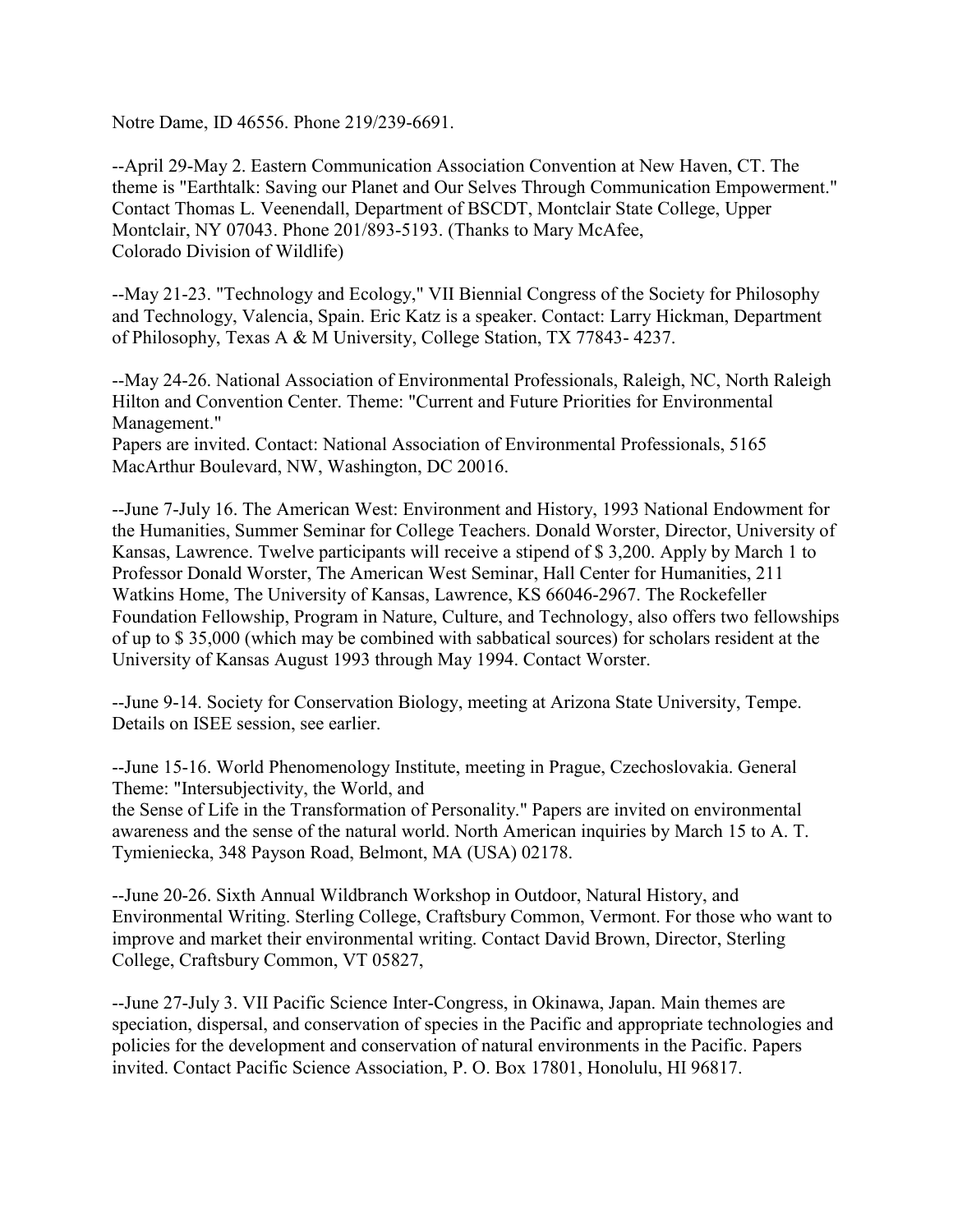--July 20-22. Royal Institute of Philosophy Conference, Philosophy and the Natural Environment, Cardiff, Wales. Speakers include Robert Elliot, on "Ecology and Environmental Ethics"; Holmes Rolston, "Value in Nature and the Nature of Value," Nigel Dower, and others. Contact Robin Attfield and Andrew Belsey, Philosophy Section, University of Wales College of Cardiff, P. O. Box 94, Cardiff CF1 3XE, UK

--July 9-11. Ecotheology and Religious Education, Denton, TX, sponsored by the Center for Environmental Philosophy. Contact Eugene C. Hargrove, Department of Philosophy, University of North Texas, P. O. Box 13496, Denton, TX 76203-3496.

--July 29-August 1. A New Generation for Animal Rights. Conference at Rutgers University, New Brunswick Campus, New Brunswick, NJ. Numerous speakers, including Tom Regan. Numerous workshops. With a particular interest in creating a national student organization for animal rights, and a special appeal to students and teachers. Contact Lisa Finlay, A New Generation for Animal Rights, 209 N. Graham Street, Chapel Hill, NC 27516. Phone 919/942- 6909. Fax 9191/942-3875.

--August 1-14. Applied Deep Ecology, Philo, California. 2 week summer school course, in association with the Sierra Institute and the California Institute of Integral Studies. Faculty include Bill Devall, Susan Griffin, Ed Grumbine, David Abram, Alan Drengson, Bill Moyer and others. The location is a retreat center two and a half hours north of San Francisco. Cabins and camping are available. Contact: Institute for Deep Ecology Education (IDEE), Box 2290, Boulder, CO 80306. Phone 303/939-8398.

--August 12-18. The Community, The Family, and Culture, Conference of the Institute for Advanced Philosophic Research, Estes Park, Colorado. Papers are invited on numerous issues, including, "The Environment: Urban, Rural, and Wilderness." Contact Dr. Nancy E. Snow, Program Chair, Marquette University, Department of Philosophy, 132 Coughlin Hall, Milwaukee, WI 53233. Phone 414/288-3670. Deadline April 1, 1993.

--August 17-20. Tenth International Social Philosophy Conference, University of Helsinki, preceding the World Congress of Philosophy in Moscow. Several papers deal with environmental issues.

--August 22-28. 19th World Congress of Philosophy, Moscow. With two ISEE Sessions. See details earlier.

--August 24-26. Creating a Forestry for the 21st Century: An Interdisciplinary Symposium, Portland Oregon. A conference on the wave of change sweeping over forestry. Numerous sponsoring institution, including Oregon State University, University of Washington, the U.S. Forest Service New Perspectives in Forestry Programme, and others. Contact: Washington State University Conferences and Seminars, 7612 Pioneer Way East, Puyallup, WA 98371. Phone 206/840-4575.

--September 24-October 1. 5th World Wilderness Congress, in Norway, with ISEE session on philosophy, wild nature, and sustainable human life. See call for papers by David Rothenberg,